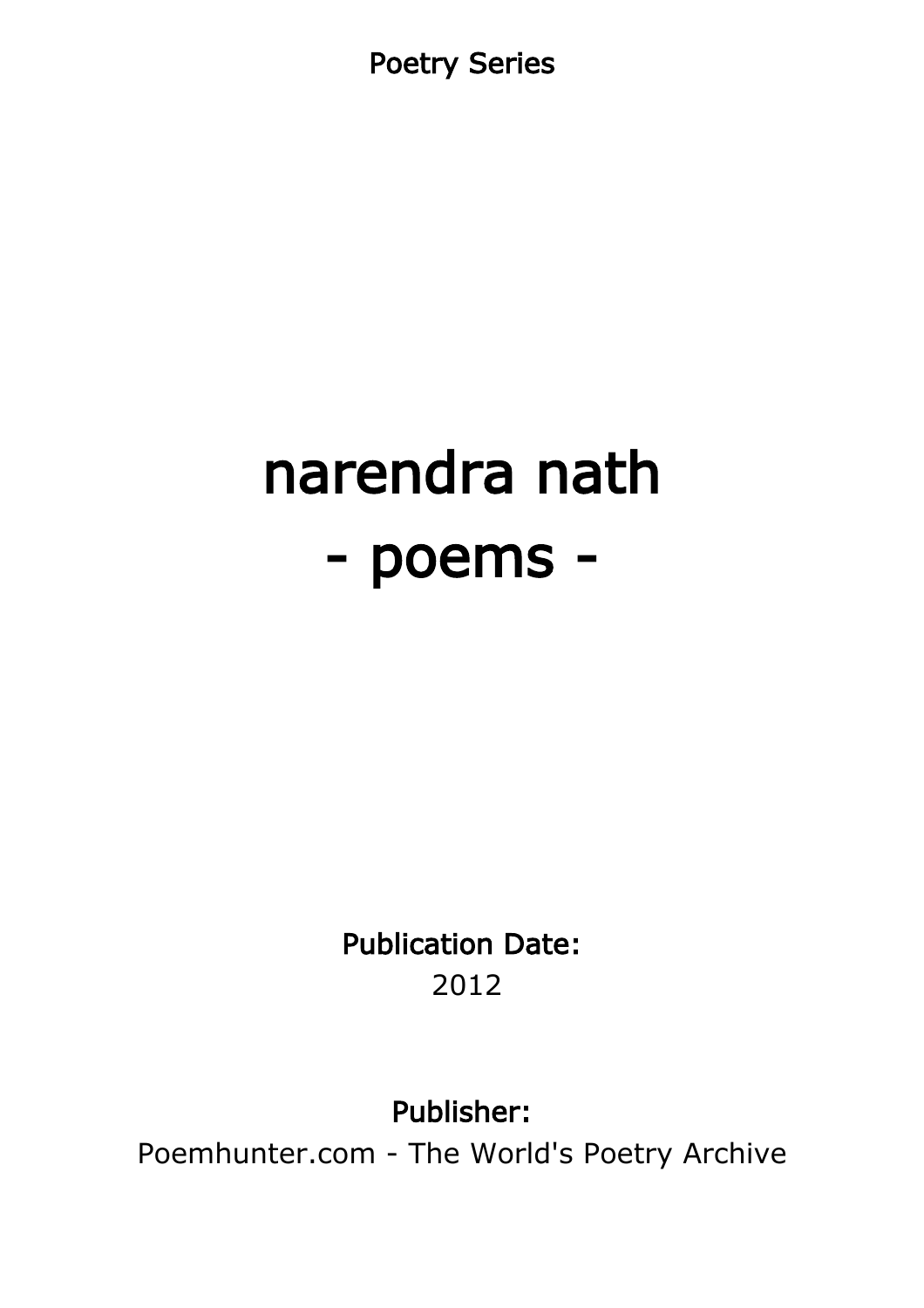# narendra nath(20-11-1985)

I AM A MECHANICAL ENGINEER GRADUATE AND A 3D ANIMATOR AND MY HOBBY IS WRITING POEMS AND MAKING ANIMATIONS AND COMPUTER GRAPHICS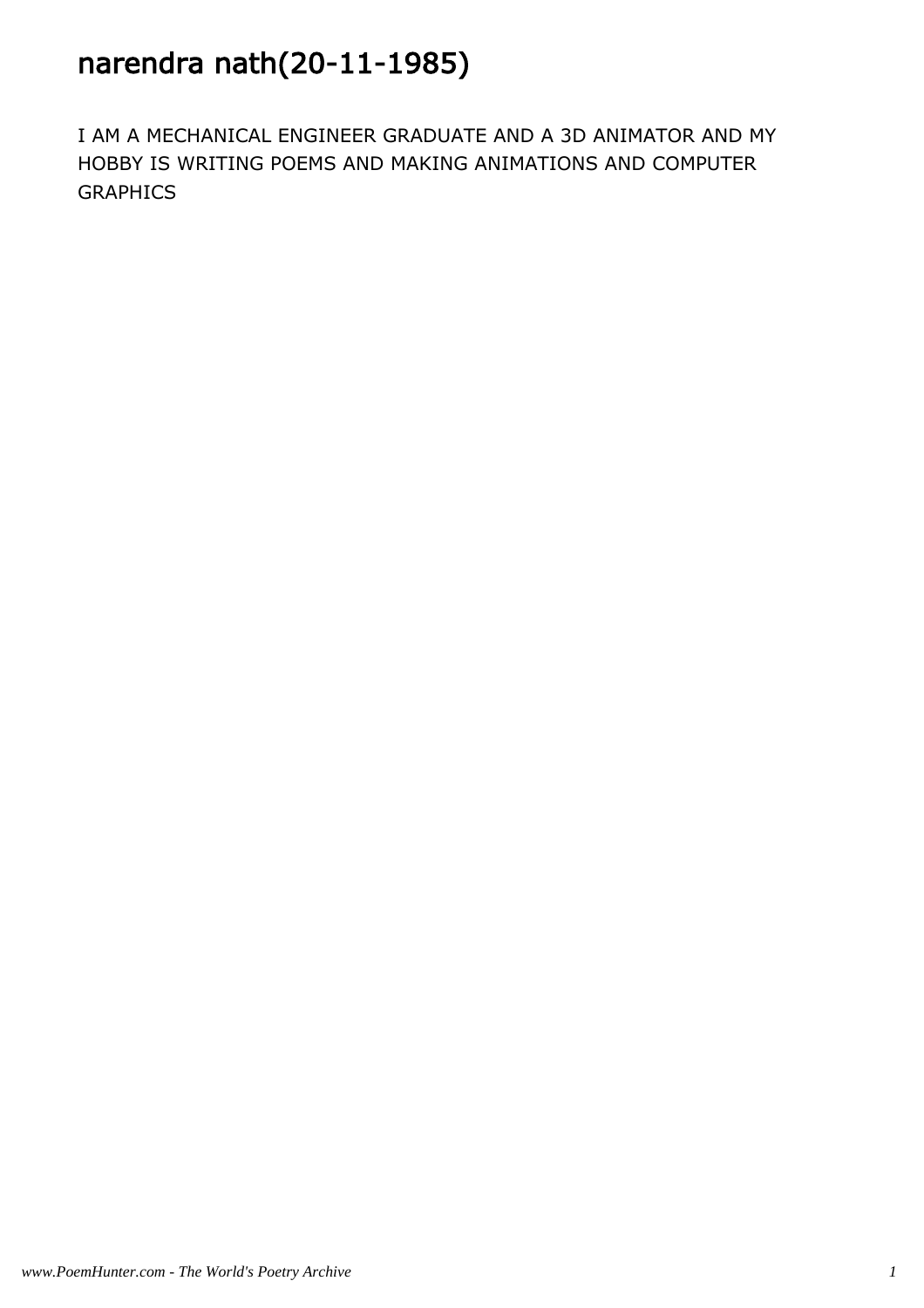### About Myself

My name is Nath, i had lost my Path.

I was watching Rico, i become a Stylo.

Wanted to become a Scientist, but become a Dentist.

Hate is my Angry, Eat is my Hungry.

When i ring my Phone, i broke my Bone.

Thing in my Heart, expressed it through my Art.

I was behind my Love, i don't know where did it Go.

While i was so Curious, i got so nervous.

I wrote like a rap, but looked like a crap.

It's for the rappers, who look for trappers.

I sing like a song, to bang like a Bomb.

At last i found my Path, and came back home as NARENDRA NATH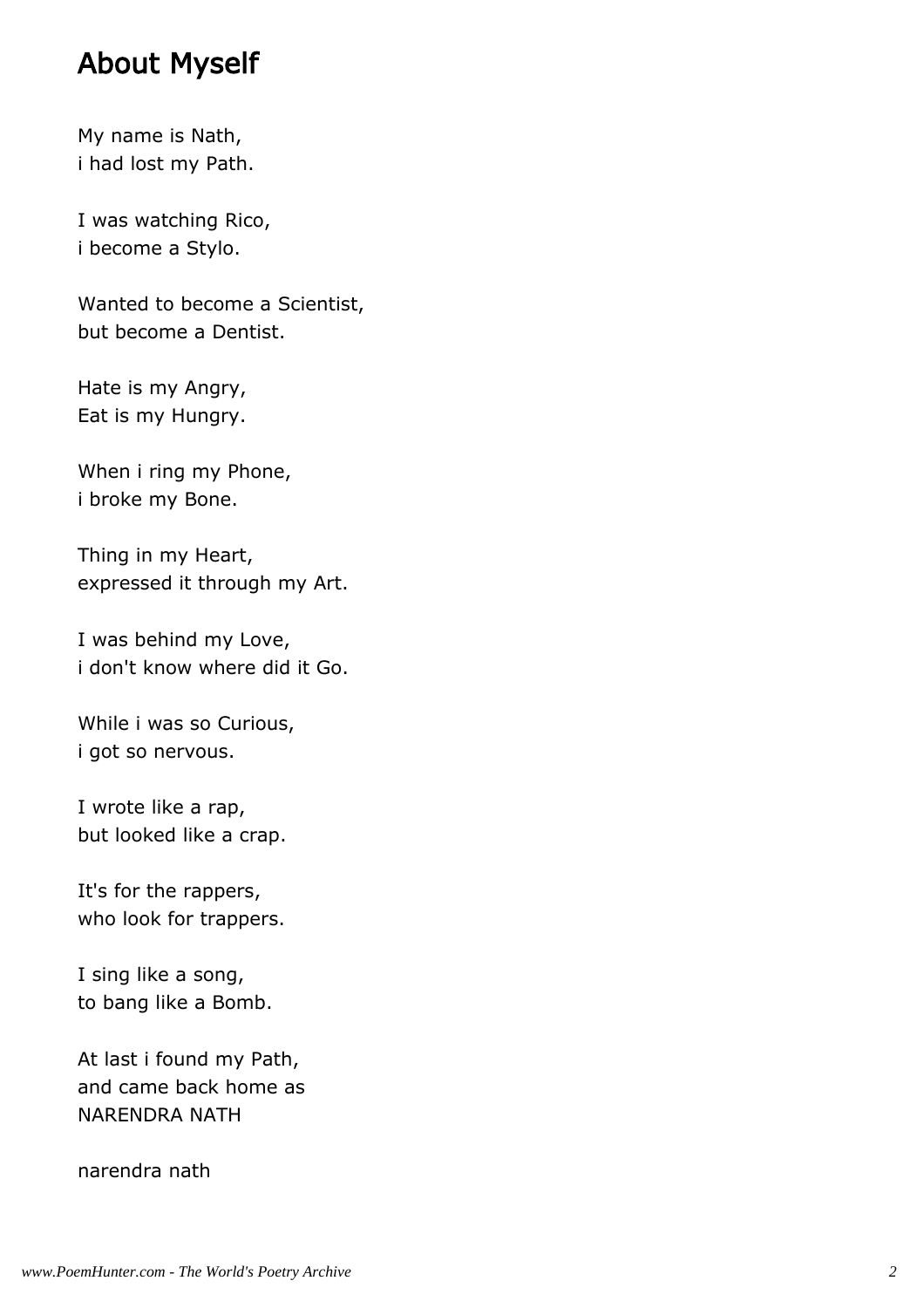# Baby U Wanna Be My Partner

I am a Lover, i am a Hater. Baby u wanna be my Partner.

I am a Teacher, i am a lecturer. Baby u wanna be my Partner.

I am a Washer, i am a Cleaner. Baby u wanna be my Partner.

I am a Rider, i am a Driver. Baby u wanna be my Partner.

I am a Lawyer, i am a Doctor. Baby u wanna be my Partner.

I am a Chemist, i am a Druggist. Baby u wanna be my Partner.

I am a Reader, i am a Writer. Baby u wanna be my Partner.

I am a Talker, i am a Listener. Baby u wanna be my Partner.

I am a Miser, i am a Wiser. Baby u wanna be my Partner.

I am Nature, i am Future. Baby u wanna be my Partner.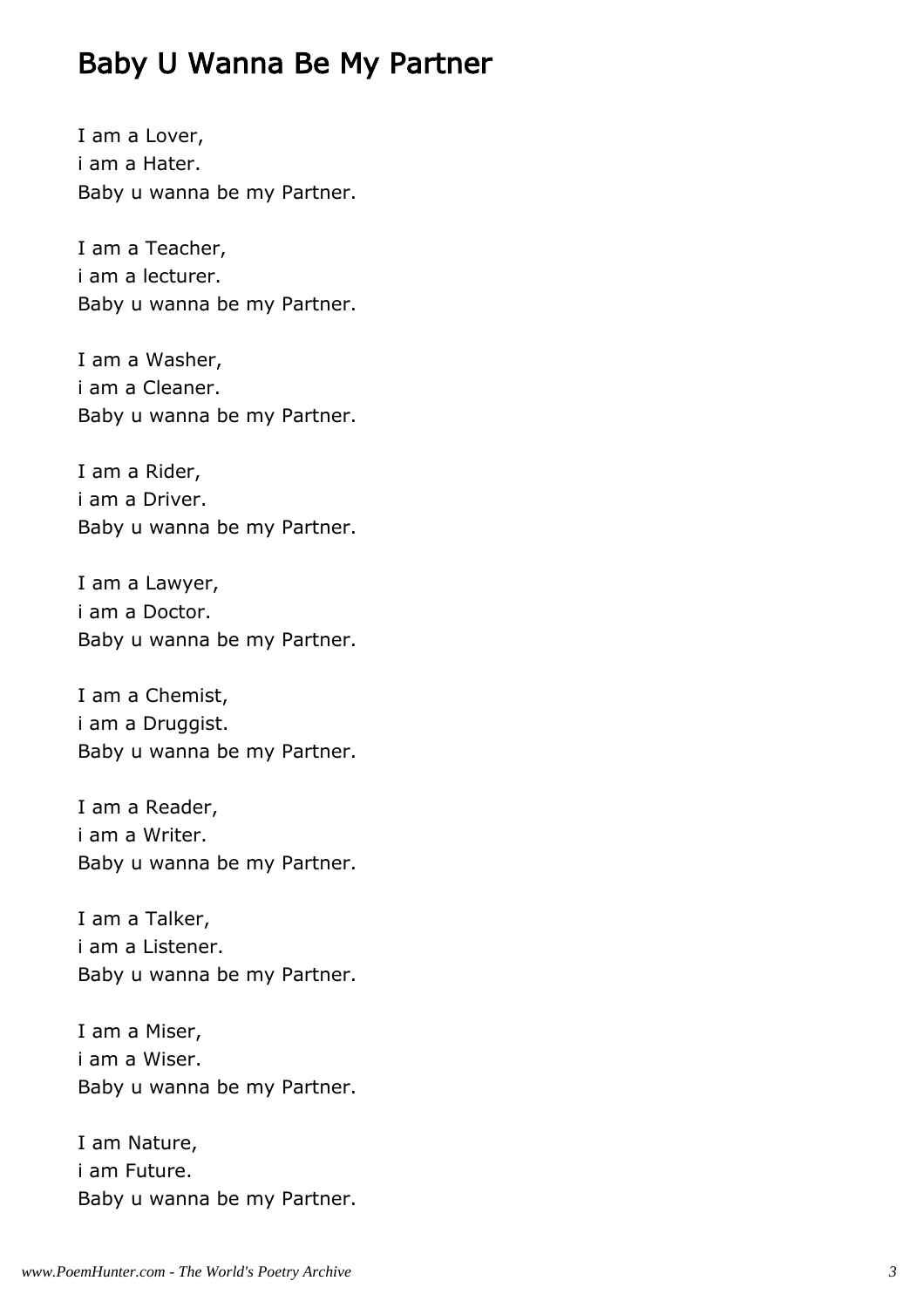I am Yong Jeezy, i am Happy. That u decided to be my Partner.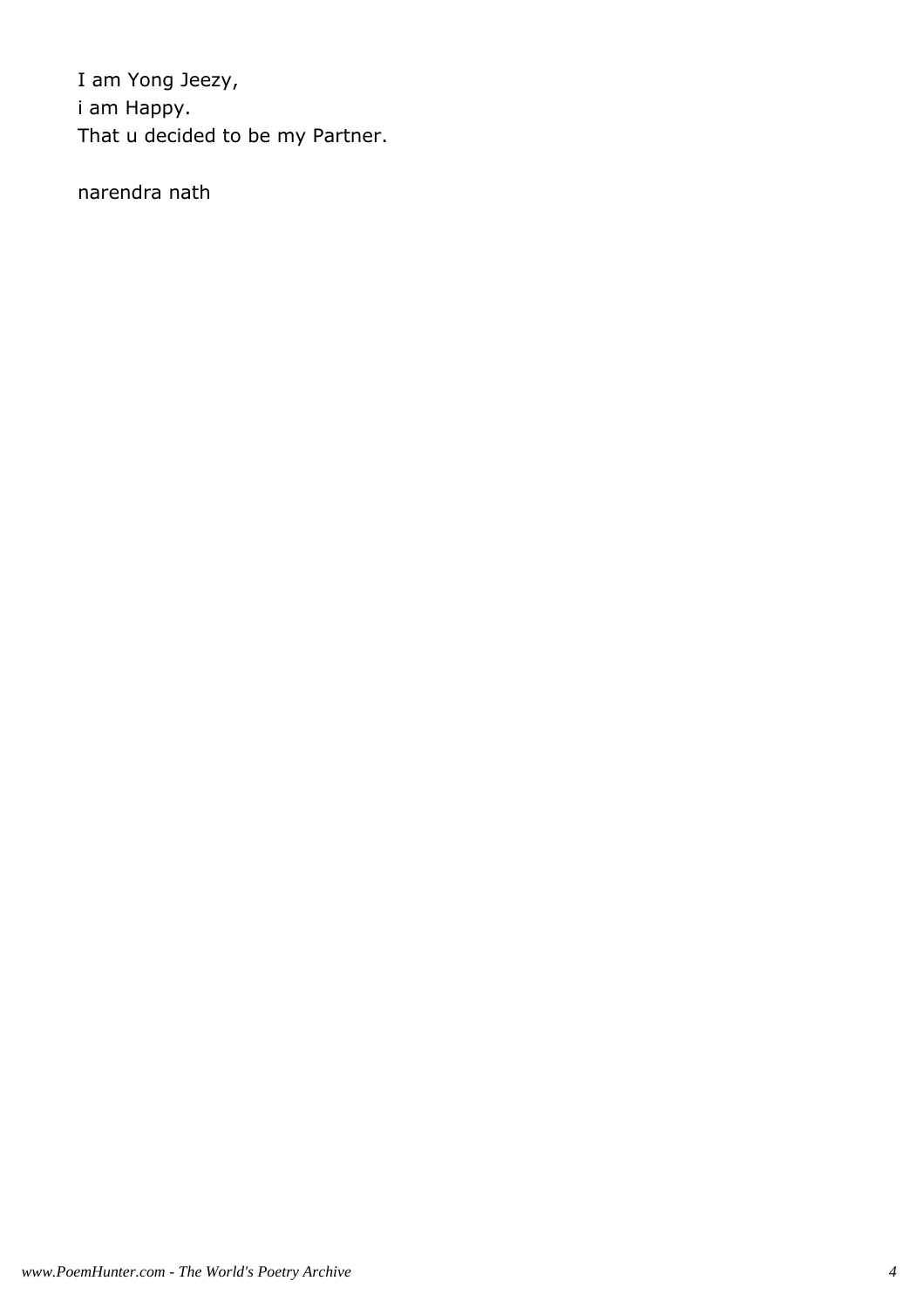# Childish

Got up in the morning, to brush my teeth.

Went to bathroom, to wash my feet.

Opened my eyes, to have a look.

Searched the shelves, to find a book.

I opened my nostrils, to have some smell.

Unplugged my ears, to hear someone yell.

Under the cap, was sleeping rat.

Over the hat, was dying cat.

Went to the room, to pick up the broom.

Went to the school, to find a fool.

In the fog, lost my dog.

On the walk, had some talk.

Inside the stomach, pour some coffee.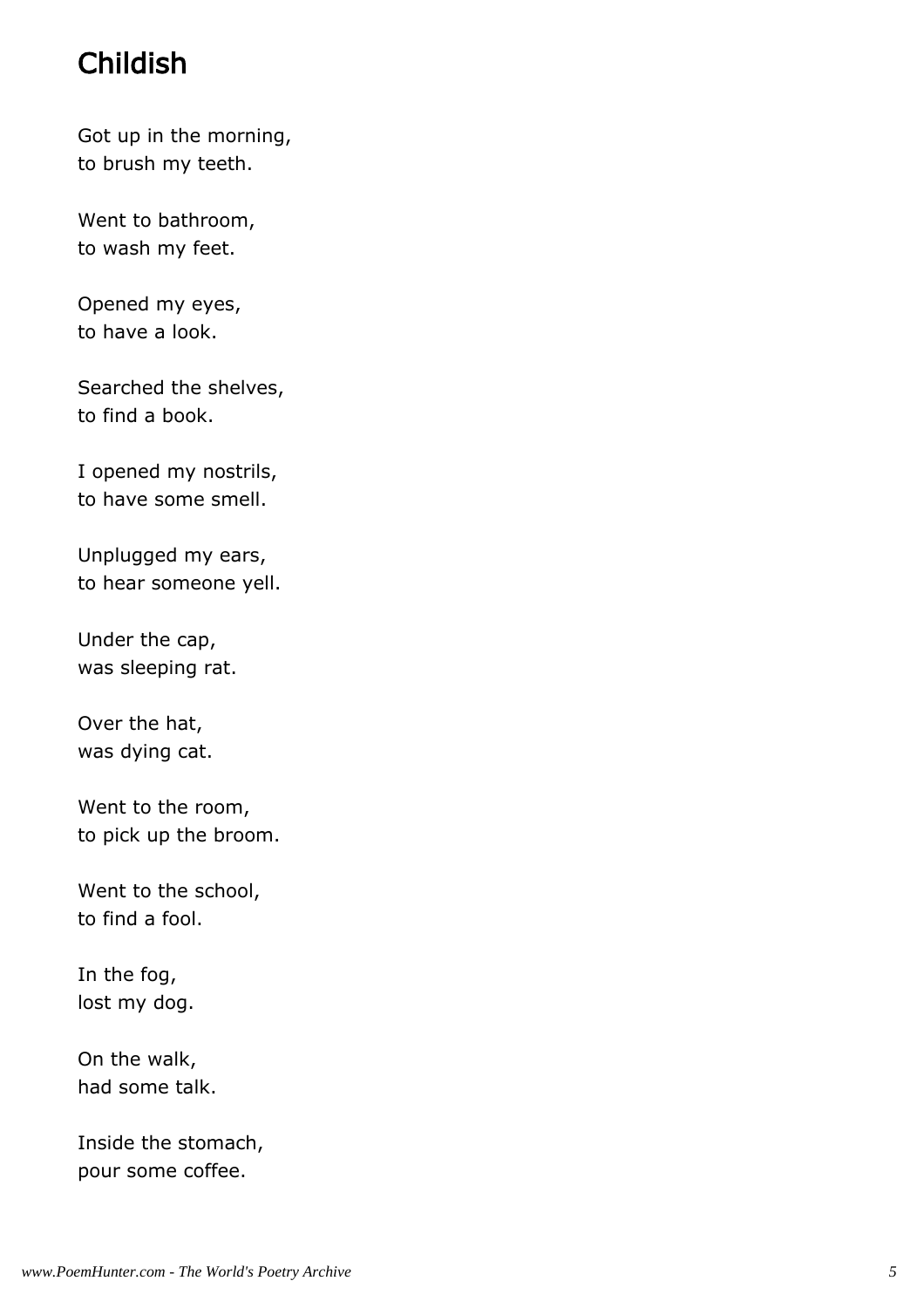Inside the mouth, put some toffee.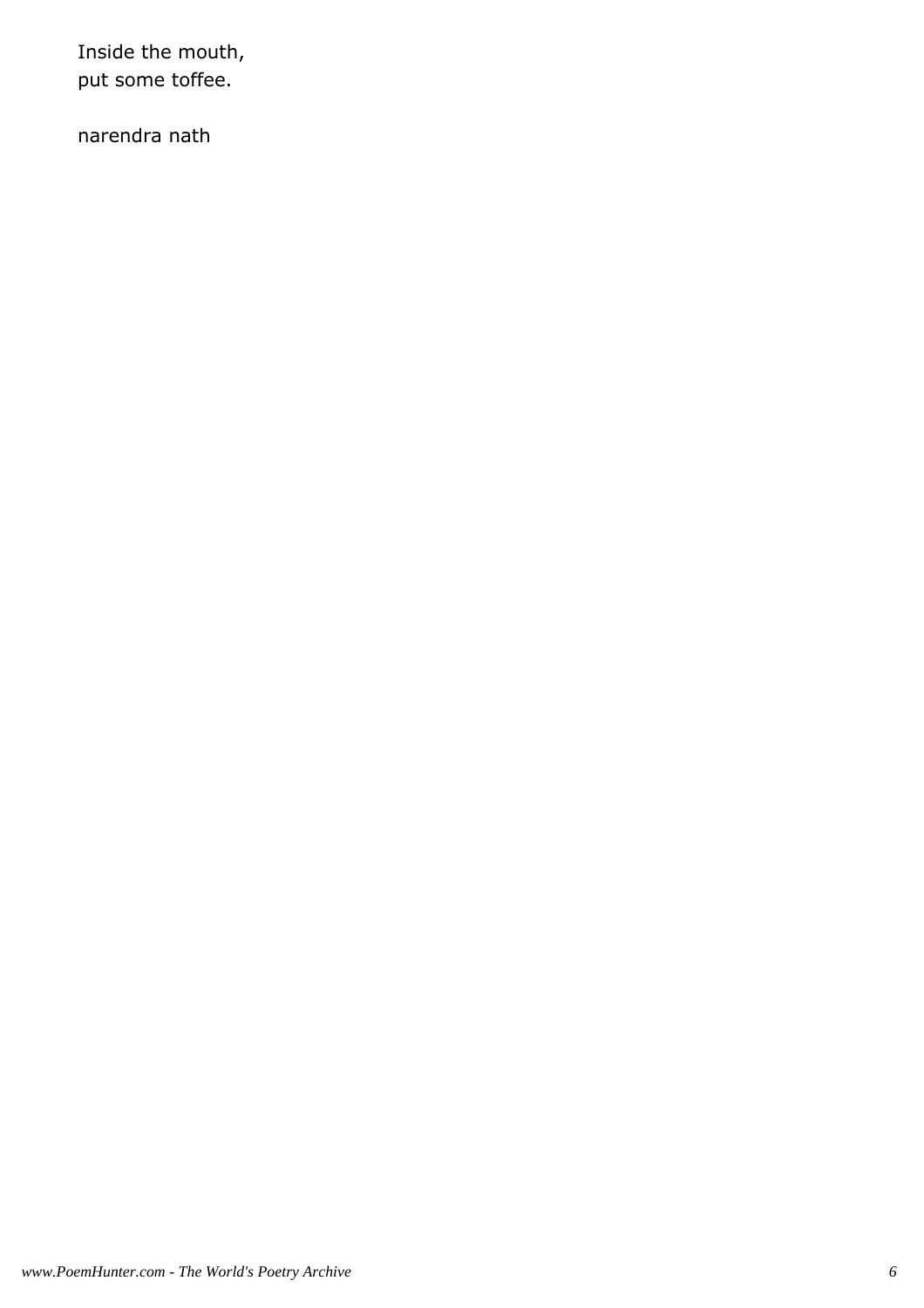### Game War

I was on the Battle Field, riding my Royal Enfield.

I took my Gun, to make the enemies Run.

While i was on the Jet, i made the enemies Wet.

We pull the Trigger, to reduce the enemies Figure.

Bang Bang was the Sound, Run Run was on the Ground.

Bombs were falling from the Sky, Enemies were running out of Cry.

I took out my Sniper, to wash them out like a Wiper.

I cut the throat with my Knife, to take my enemies Life,

I woke up the whole Night, To keep an eye on the enemies Sight.

Vision was not Clear, to protect my Dear.

Tankers were moving Here and There, bunkers were blowing Everywhere.

Communication was the gap in between us, ammunition was the lack in between us.

Killing was the Mission, dying for the Reason.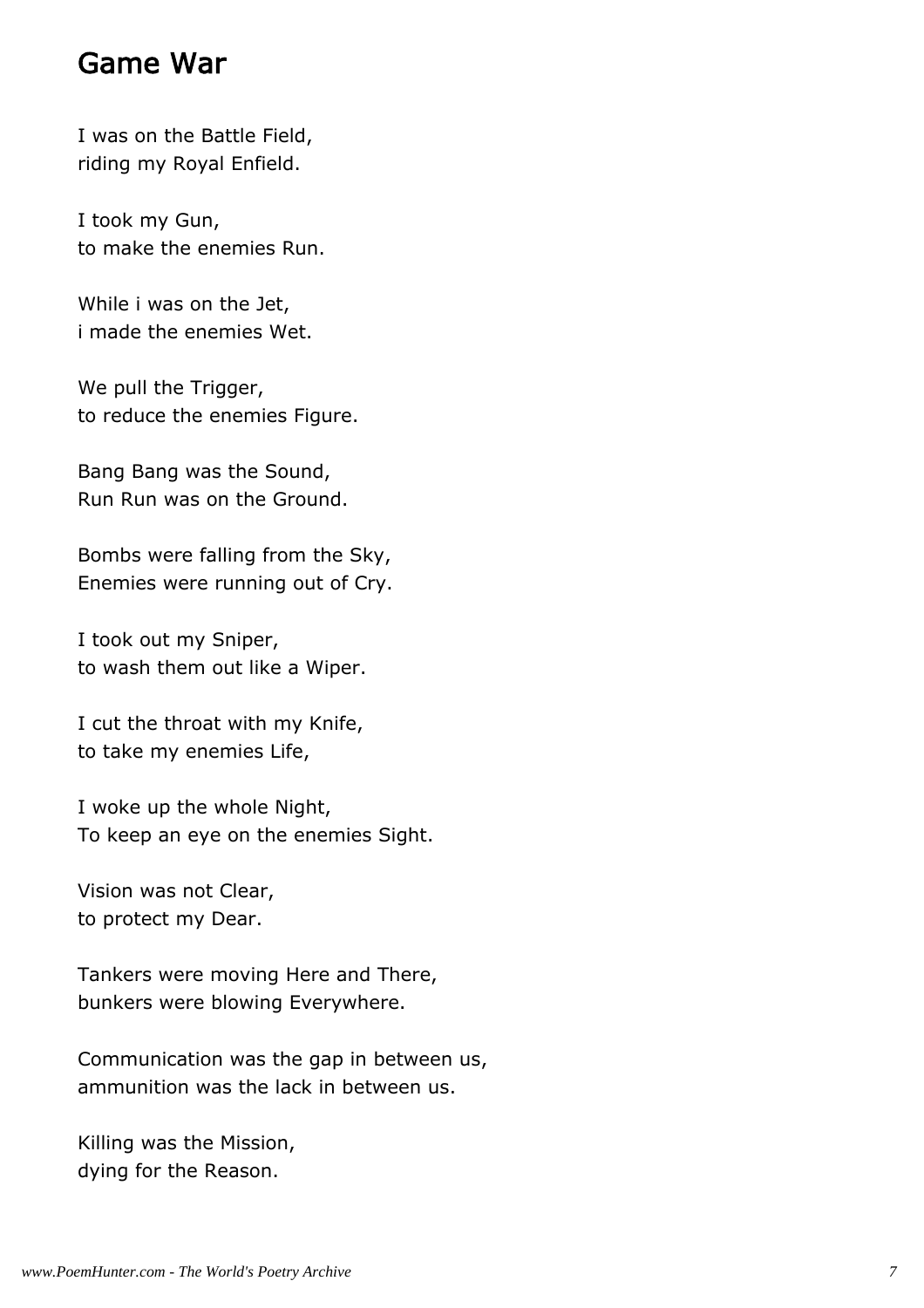I had never seen such a Battle, where enemies run like a Cattle.

As the war was Over, so the game was Over.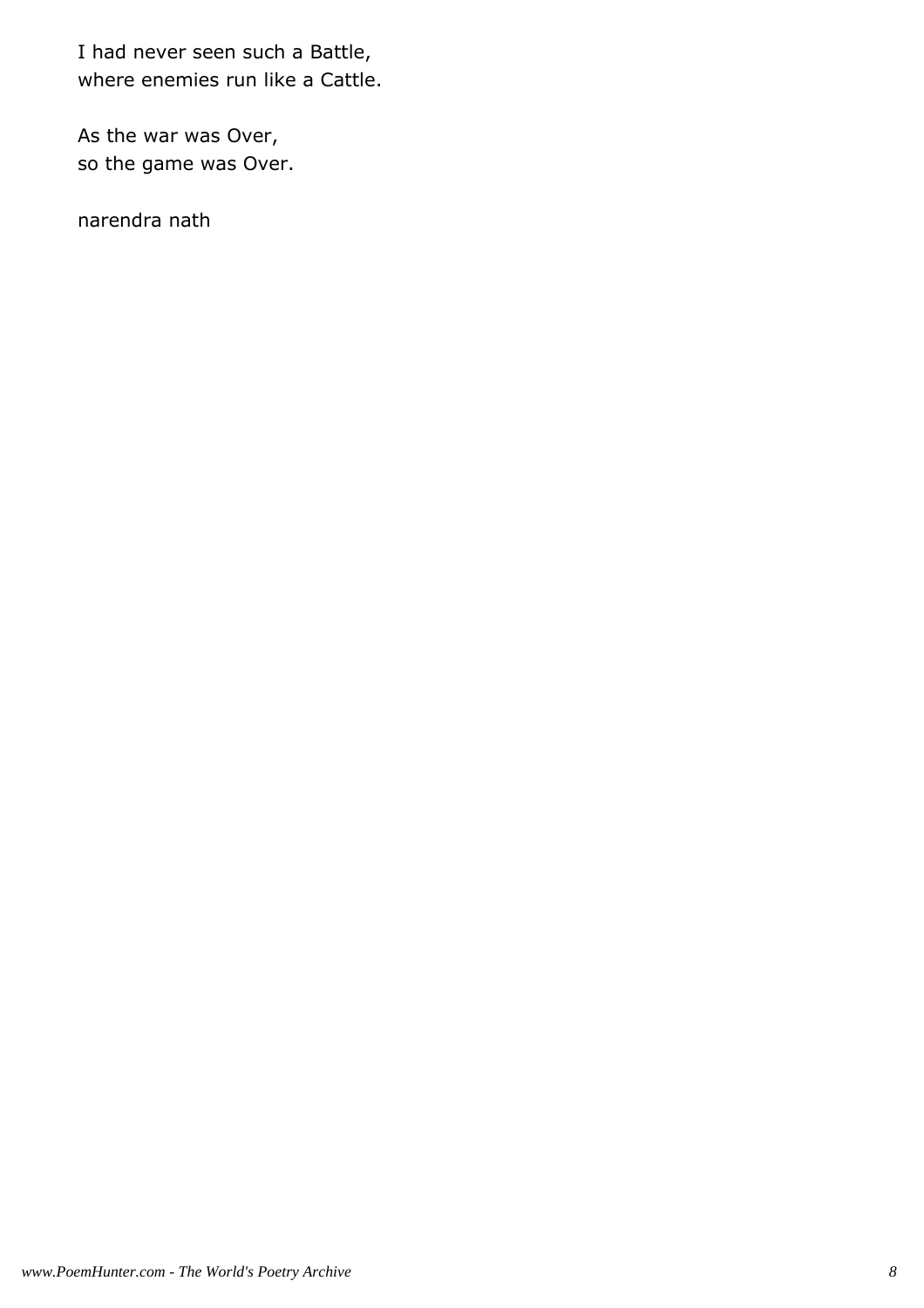### Ghost Rider

My name is Jhonny Blaze, i have a Ghost Rider craze.

I signed a contract with the hell owner, who turned me into a Ghost Rider.

He treated me as an outsider, i welcomed him as an insider.

I touched my bike as a bike owner, and turned it into a hell drover.

I rode my bike over the roller coaster, to toast the devil in the bread toaster.

The red flame made me hotter, but the blue flame made me cooler.

I wore a nice jacket, to push the evil into the racket.

I woke up early in the morning, to find myself in the night burning.

I took the contract in my childhood, to serve the devil as a brotherhood.

I punished the devil with chain clashes, which turned them into white ashes.

I turned my gun over over the evil, to make him run over the devil.

I don't know much about the horse rider, but only know he was once a Ghost Rider.

I drove my bike as a bike rider, to end my life as a Ghost Rider.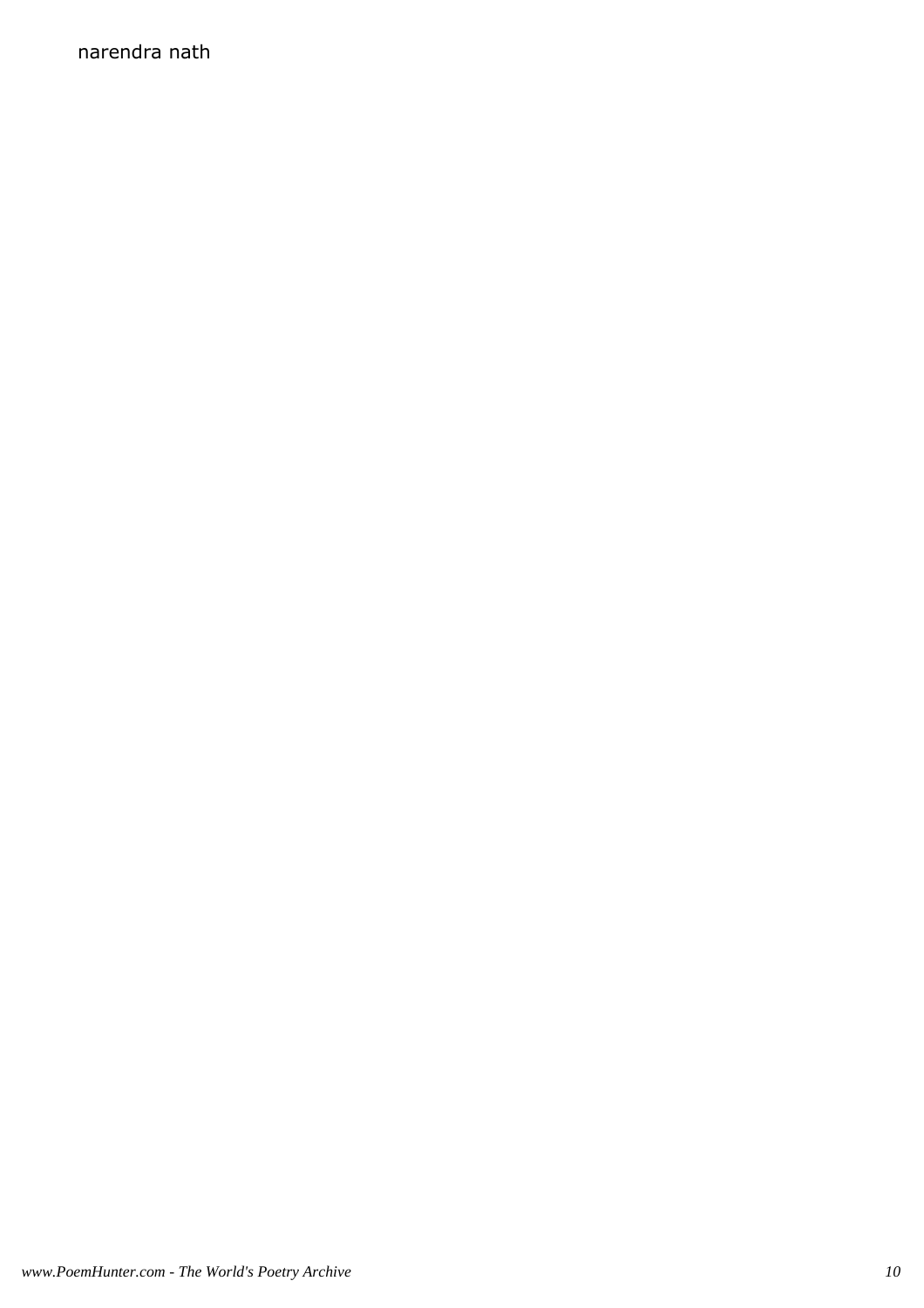### Greek Alphabets

While i was going with Alpha, Beta and Gamma rays, they were very fast on the highways.

Then i found Theta with an angle, trying to make a bangle.

I was worried about the team Delta, who was managing six sigma.

When i was using Epsilon, then i remembered his brother Upsilon.

Once i was with the Mu, he introduced with his sister Nu.

While i was with aunt Kappa, she brought uncle Lambda.

While i was constructing Pi, then i remembered the Mr Xi.

When i was confused with Psi and Phi, i arranged them with Tau and Rho.

When Omicron was moving around, i found the Omega going round.

Then i sprayed the spirit Zeta, It ionised into Iota.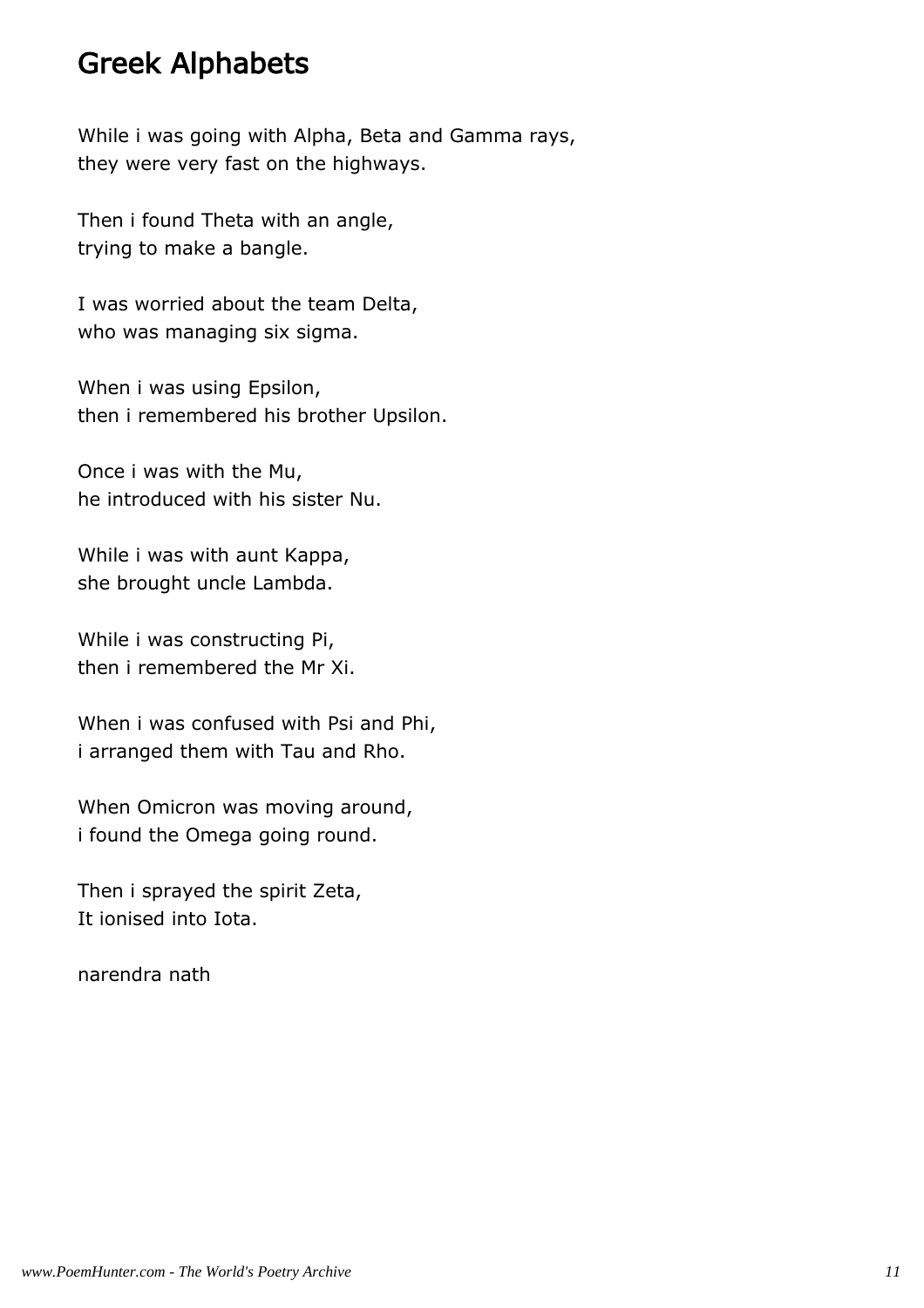# I Remembered

While i was reading periodic table, i remembered the menu on the dining table. While i was collecting the pebbles, i remembered the riots of the rebels.

While i was reading the solar system, i remembered the zones of the polar system. While i was working on the computer system, i remembered the failure of the mainframe system.

While i was reading the bio cycle, i remembered the stunt on the bicycle. While i was riding the motor cycle, i remembered the imbalance of the ecocycle.

While i was heating the iron bar, i remembered of the cold chocobar. While i was checking the status bar, i remembered the mistake of the graph bar.

While i was thinking of the light, i remembered of the day after night. While i was sleeping tight, i remembered of the past fight.

While i was writing something crap, i remembered of the rap. While i was reading world map, i forgot to close the water tap.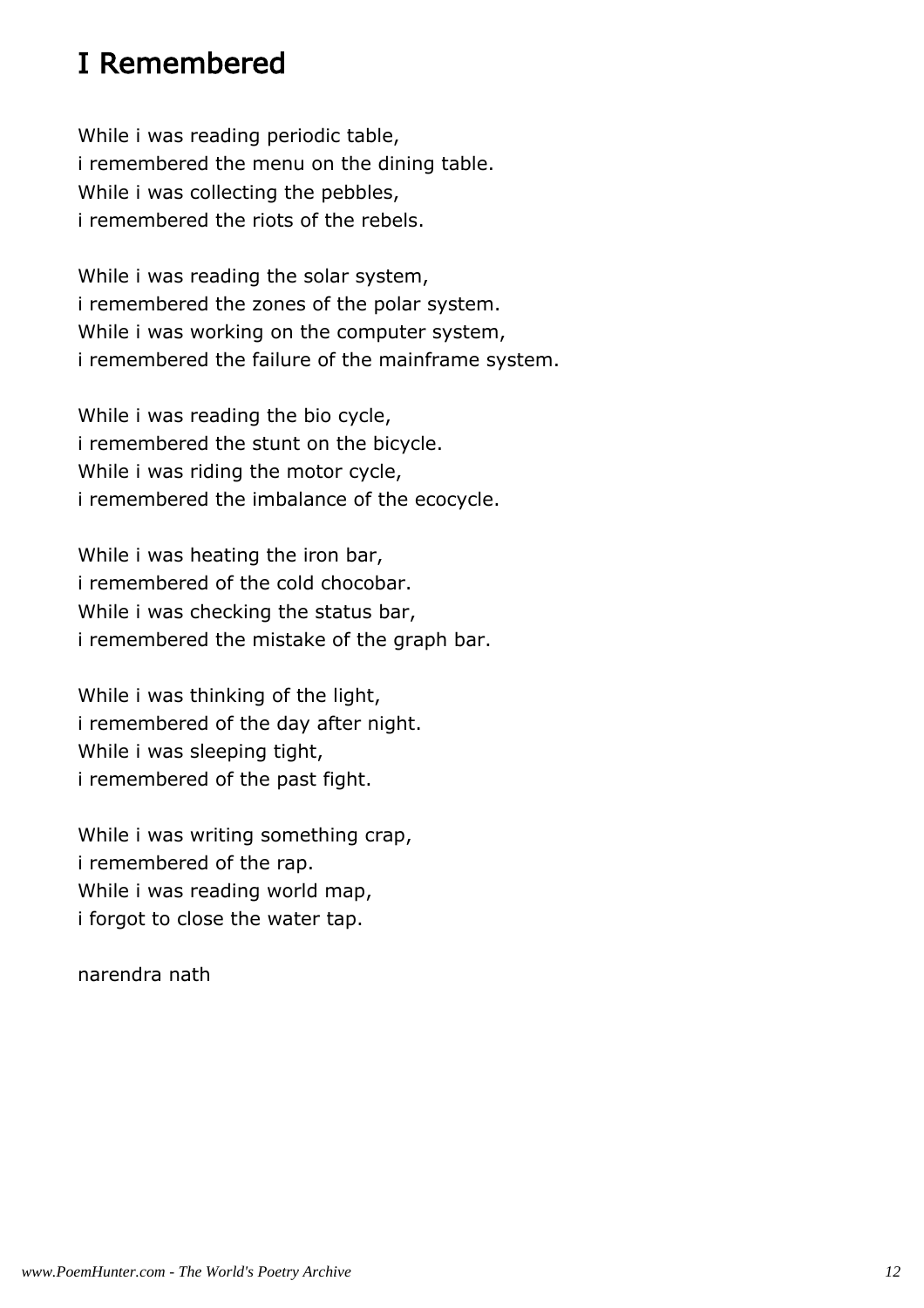# I Wasn'T Able To

When i was working with an instrument, then i met with an accident, which resulted as a scar on my face, i wasn't able to participate in the race.

When i was driving a porsche, then i hit a horse, which resulted a mark on my car i wasn't able to drive on the road full of tar.

When i was riding a bike, then i dashed a freind mighty mike, which resulted as a puzzle, i wasn't able to come out of the trouble.

When i was singing rap, then i left my cap over a tap, which resulted as a trap, i wasn't able to come out of map.

When i reading a book, then i met with a cook, which resulted as a crook, I wasn't able to nail a hook.

When i was working on the computer, then i found the system under the water, which resulted as a hang, I was able to bang bang.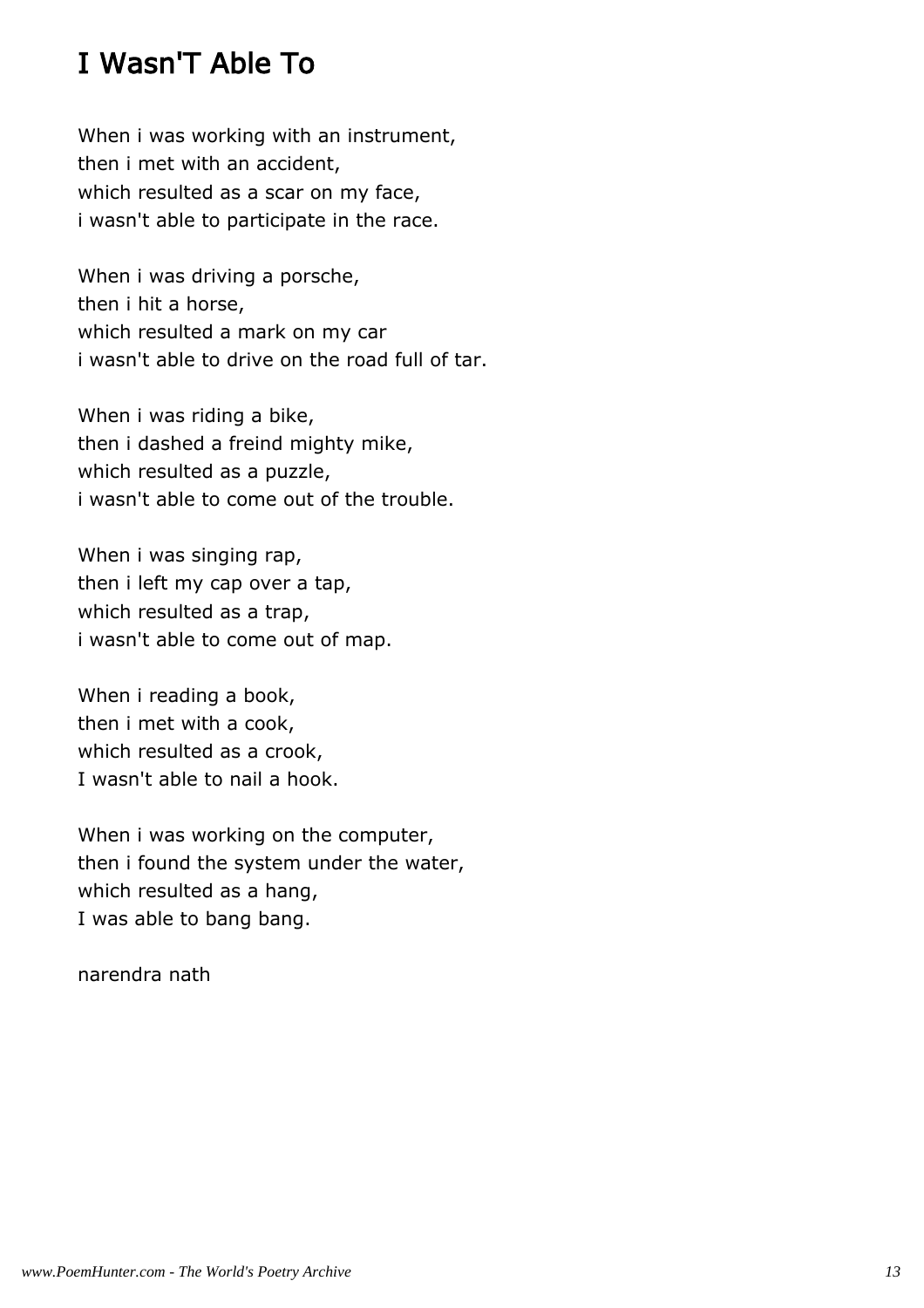# Karna

Karna the enlightened one, was the most brightened one.

His childhood was of suffering, but never bend before the offering.

Kavacha which protected the chest, kundala which protected the rest.

He was blessed with curses, so gone against the forces.

He was generous to the Human being, but was kind to the living being.

He was a great friend of Duryodhana, at last came to be known as Mahayodha.

He was the best Archer, got killed by his own Brother.

He was the son of the Sun God, but never reached to the level of the Lord.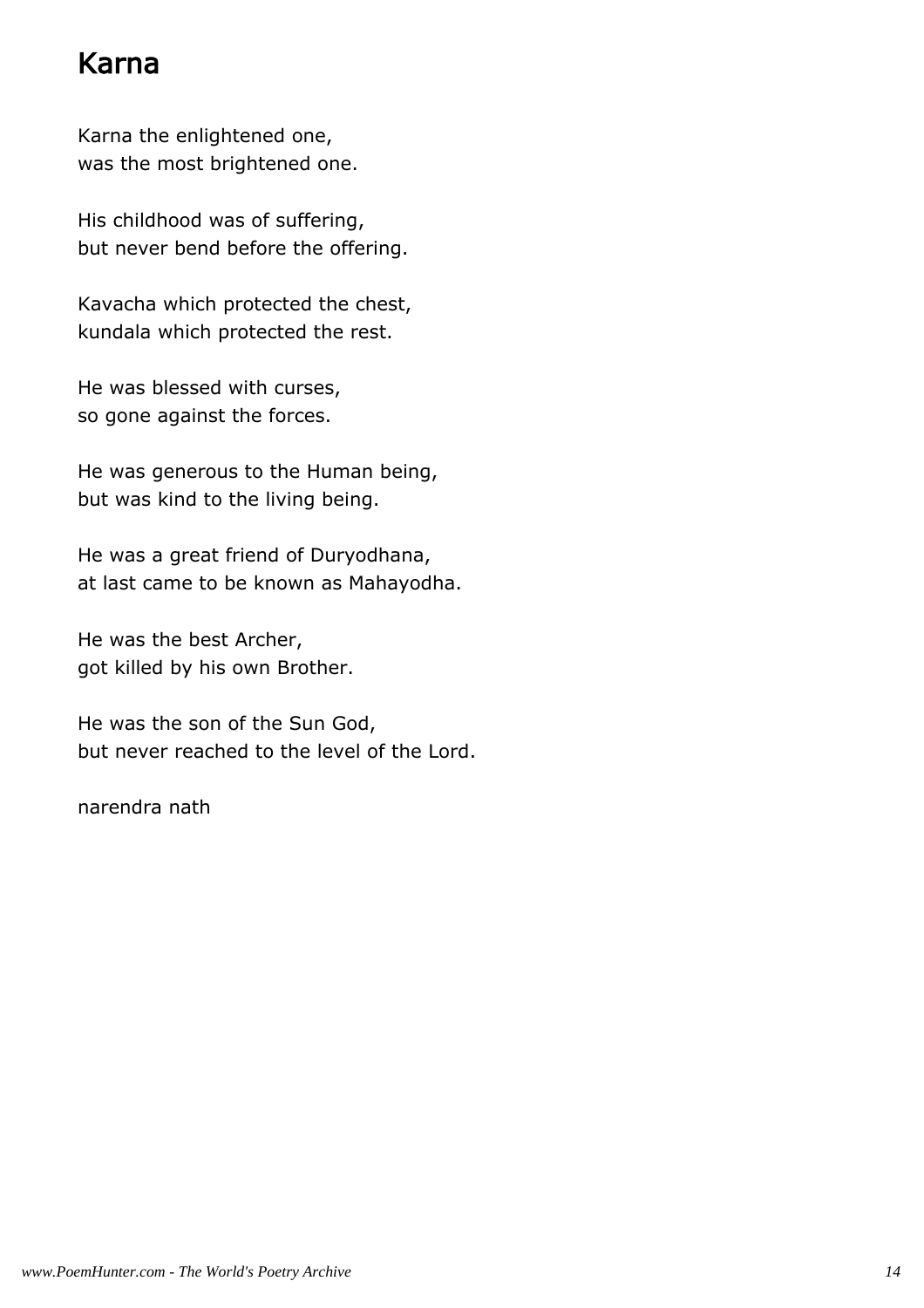# Lord Shiva

I prayed to lord Shiva, who is worshiped in the form of Linga.

Though he looks like a Yogi, but he is Kailasavasi.

He is known for his Meditation, which increases the power of Concentration.

He is the creator and destroyer of Universe, but never did the time Reverse.

He carries a Trident, Uses it as a Prudent.

His body is smeared with Ashes, but never turned his devotees into Ashes.

He is a Trinetra, but he is also Neelakantha.

He is a Natraja, who has a serpent Nagaraja.

His is known as Ardhanari, in which one half is Parvati.

'OM' is his patent Symbol, which spells his name as

#### 'OM NAMAH SHIVAYA'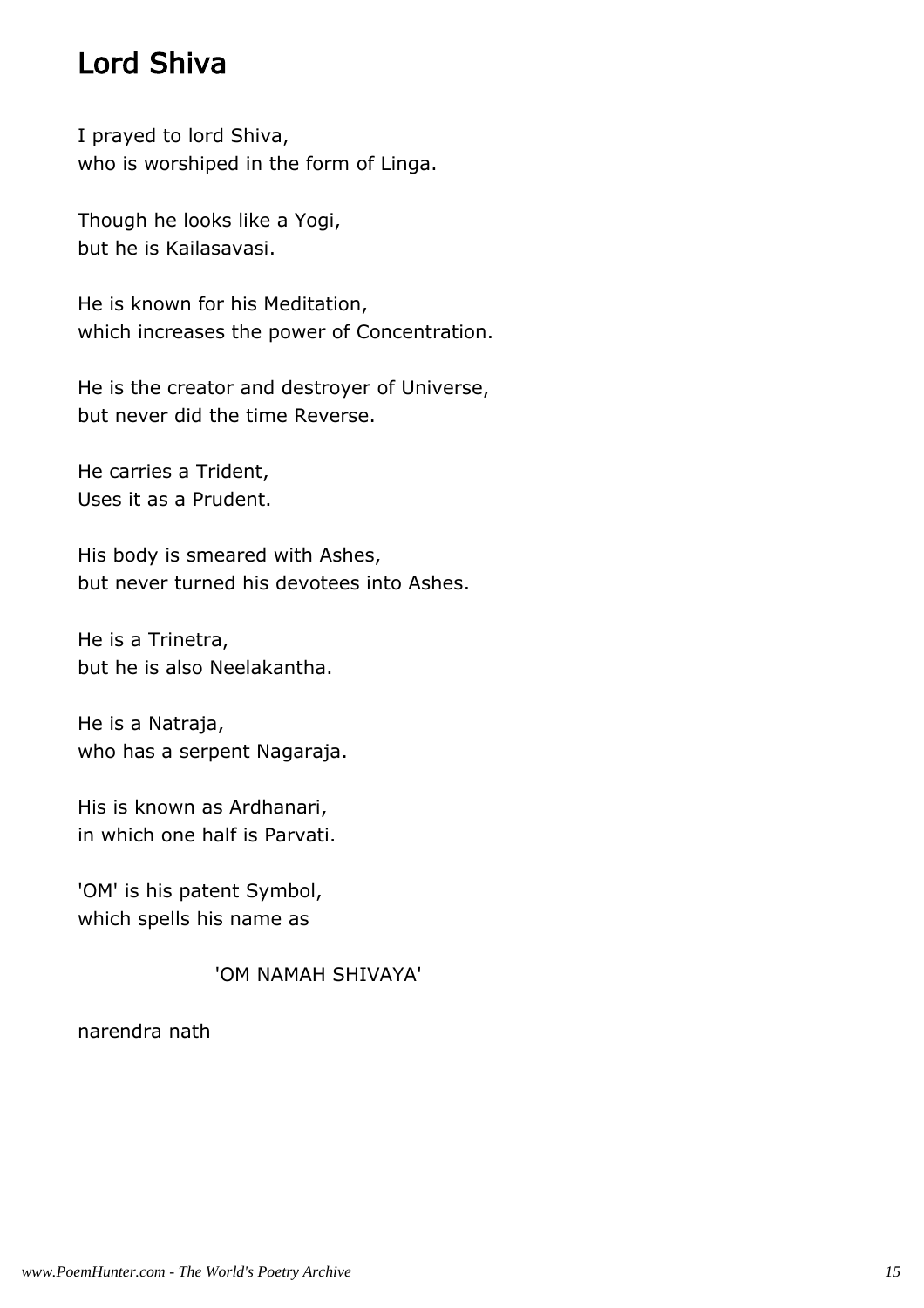### Love

Love is a drug, which gets while u share hug.

Love is a feeling, which corrupts mind full of dreaming.

Love is an addiction which comes without prediction.

Love makes u shake, when u try to make.

Love make u sing, and dance like a ding.

Love is madness, which comes during sadness.

Love make u hurt, when u try to flirt.

Love is a tool, which makes you fool.

Love is an oppose, which comes with the propose.

Love is burning, which comes without warning.

Love is an incident, which comes with an accident.

Love is caring, when u feel daring.

Love is evil, which makes you devil.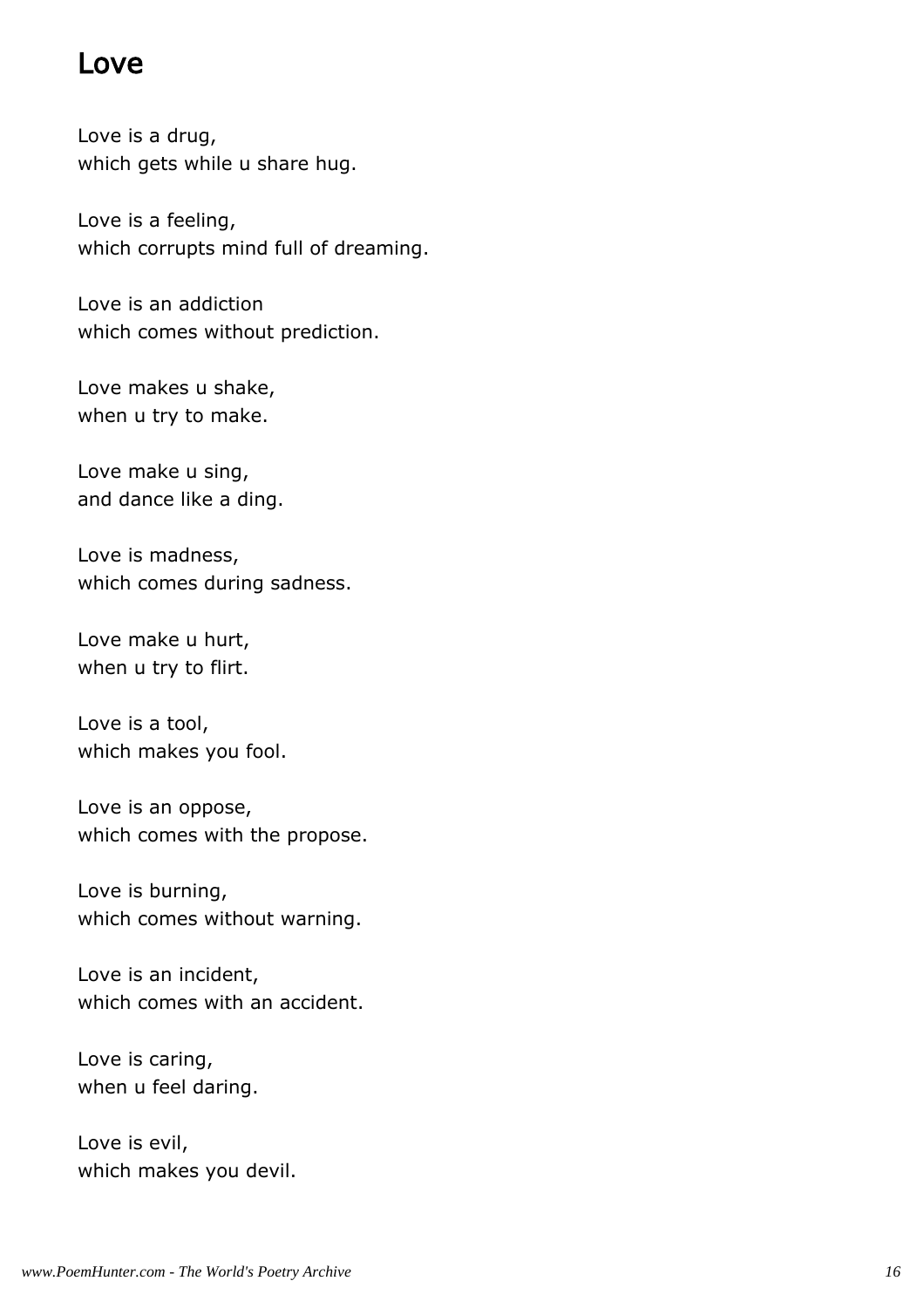Love is a lesson, which teaches us good without any reason.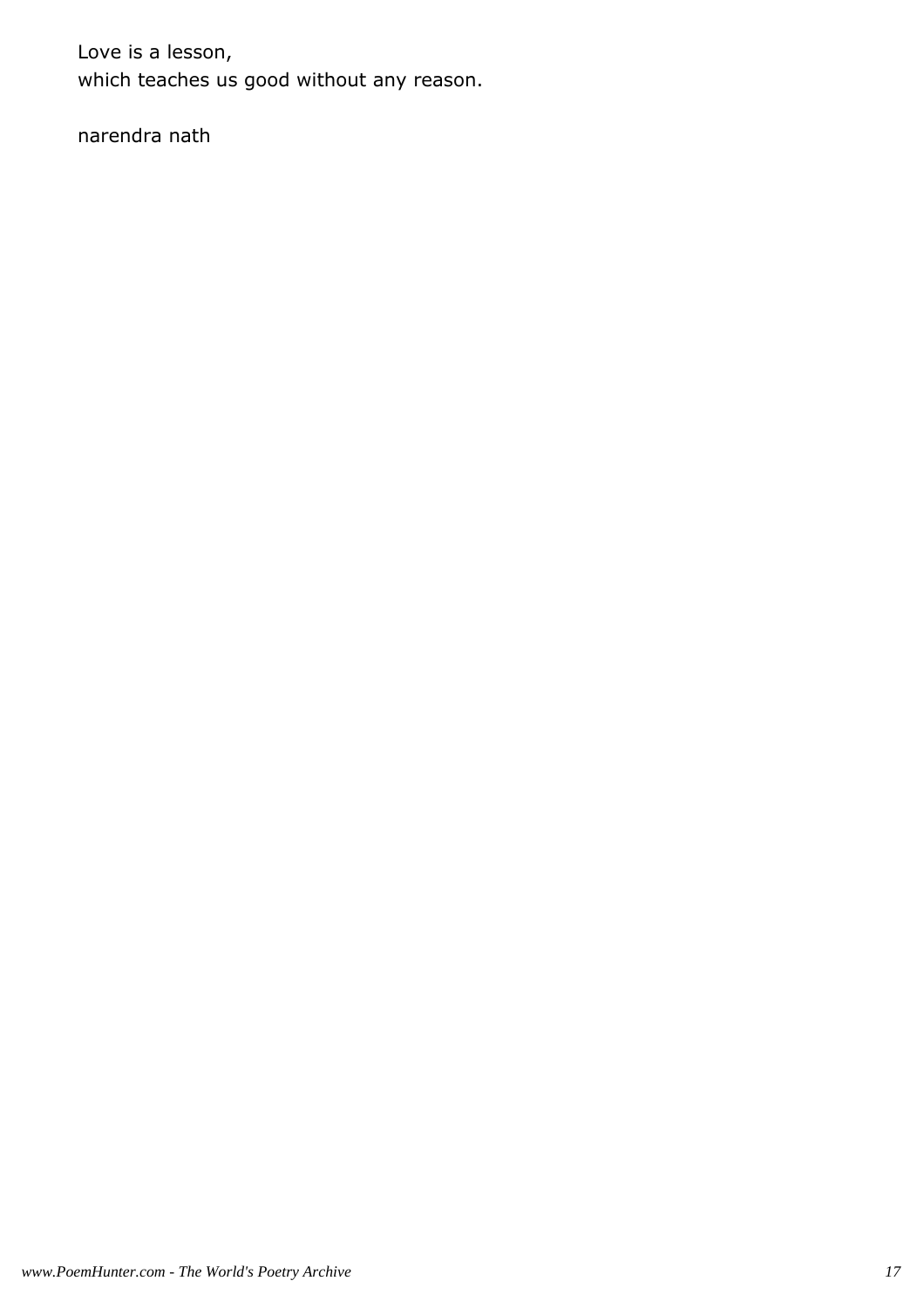# My Death

Give me death, I will happily accept, this is the opportunity, I will not object.

I had gone through, the worst of my life, with none in the future, to care rest of my life.

Maybe i had done wrong, in my lifetime, which i want to end, in my death time.

As my future was not so bright, so thought of dying doing wrong or right. There is nothing to worry in this trend, as the 21st century comes to an end.

In the end as my body rests, don't bury inside the crest. Burning is the option only left, do it early before somebody do the theft.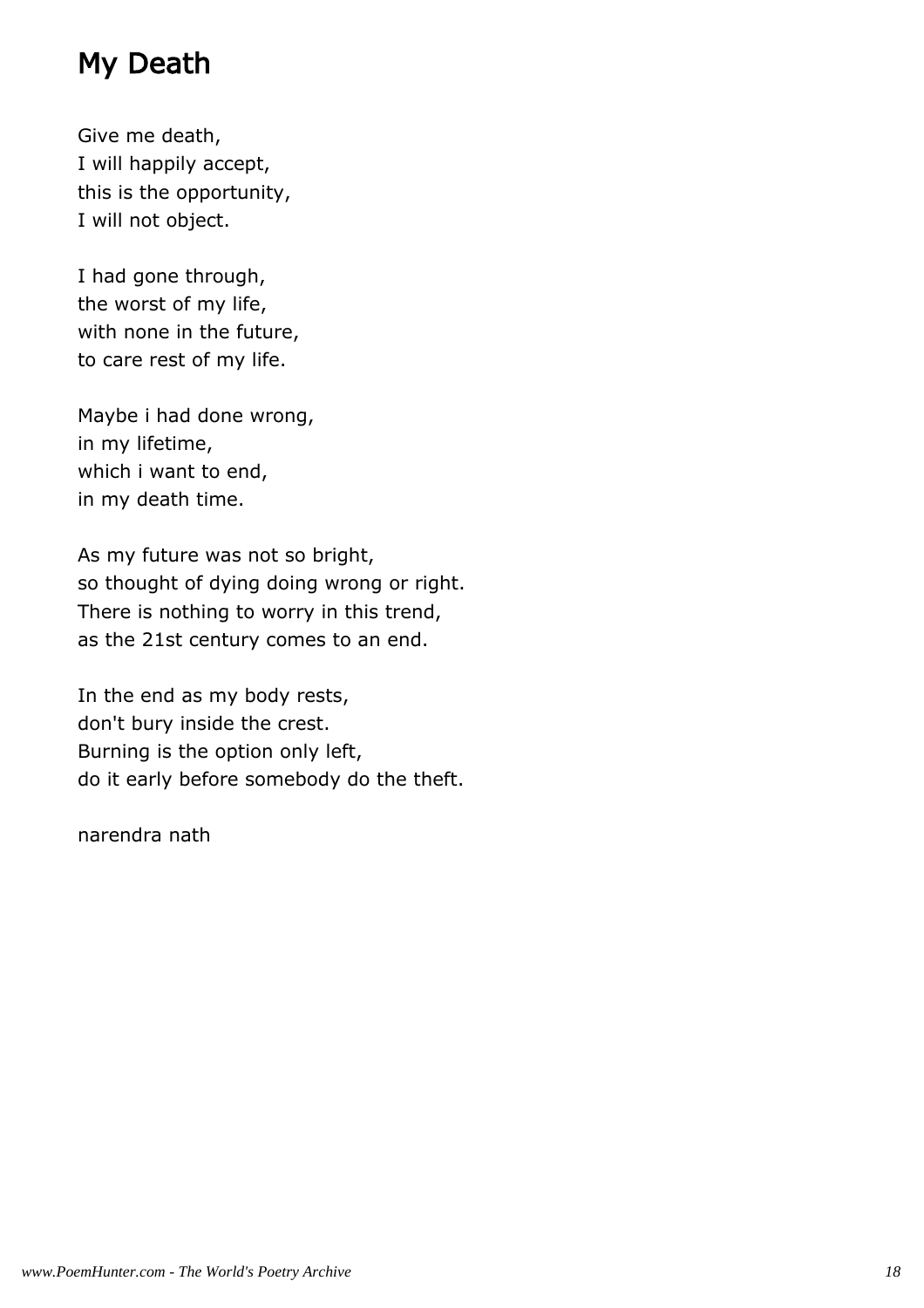# My Love Story

I have got enemies all around, with bullets in their guns so round.

Love was the matter in which I was involved, to save the girl whom I loved.

Though the problem is never solved, just like a metal in water wont get dissolved.

Fear was the thing I was cracking, just like a computer that I hacking.

I don't know how to love, because I ain't pure like a dove.

Enemy had created a lot of tension, which I never get it got mention.

Though the girl was supporting me, but her words where hurting me.

With pain in the heart for one whole long year, that i was not understanding how to tear.

I never let it get down my morality, because all I wanted was to end up the cruelty.

The only mistake I did was to say her beautiful, though I felt it was very harmful.

All she was spelling her black magic, while I was thinking it as a kind of logic.

In the madness I made the girl say no, which made my heart got chilled like a snow.

One night I went to fight, with no matter how powerful her boyfriend might.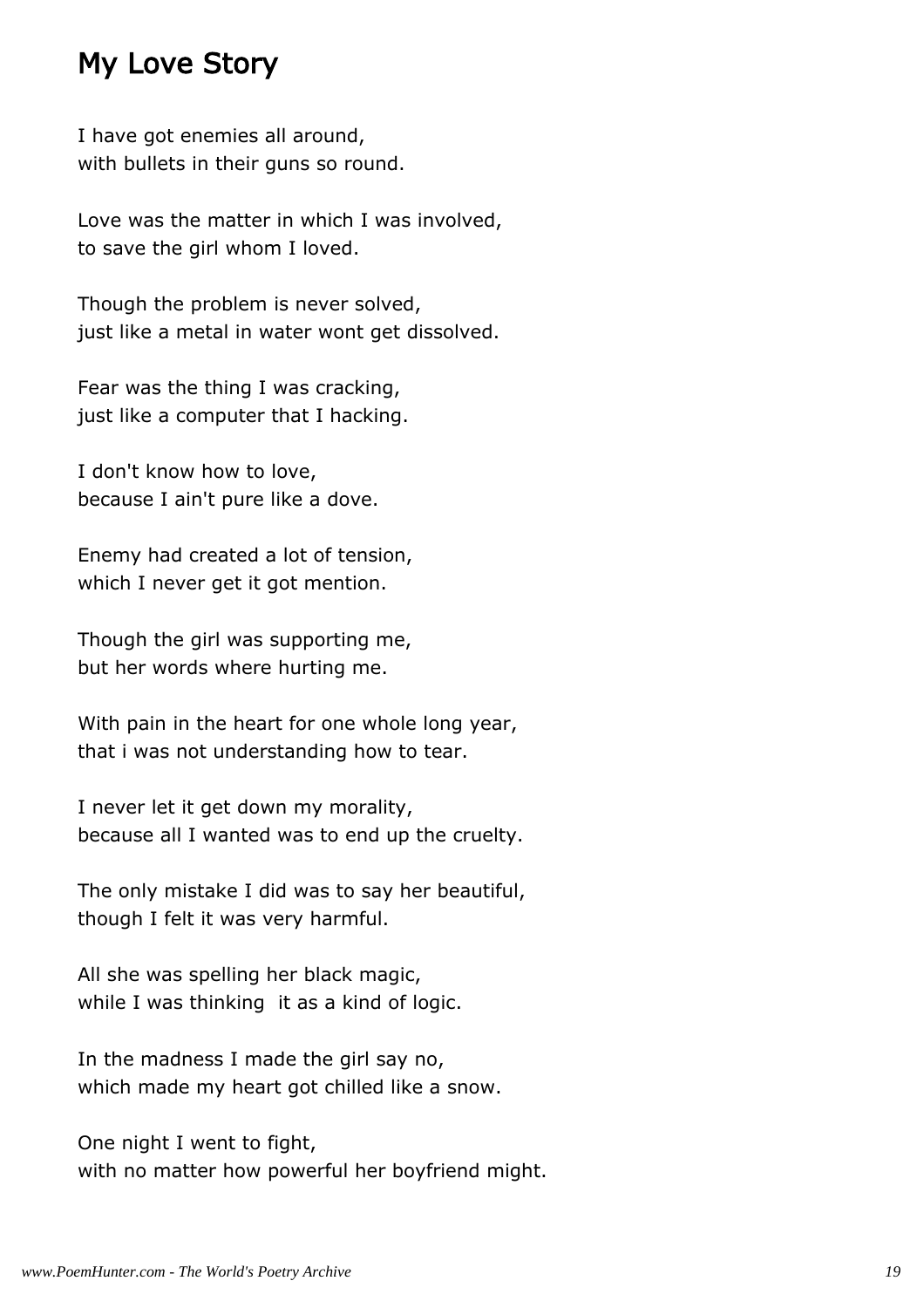But I was so shocked to see the truth, to find out the girl flirt with her mouth.

So I stopped loving her, and got started hating her.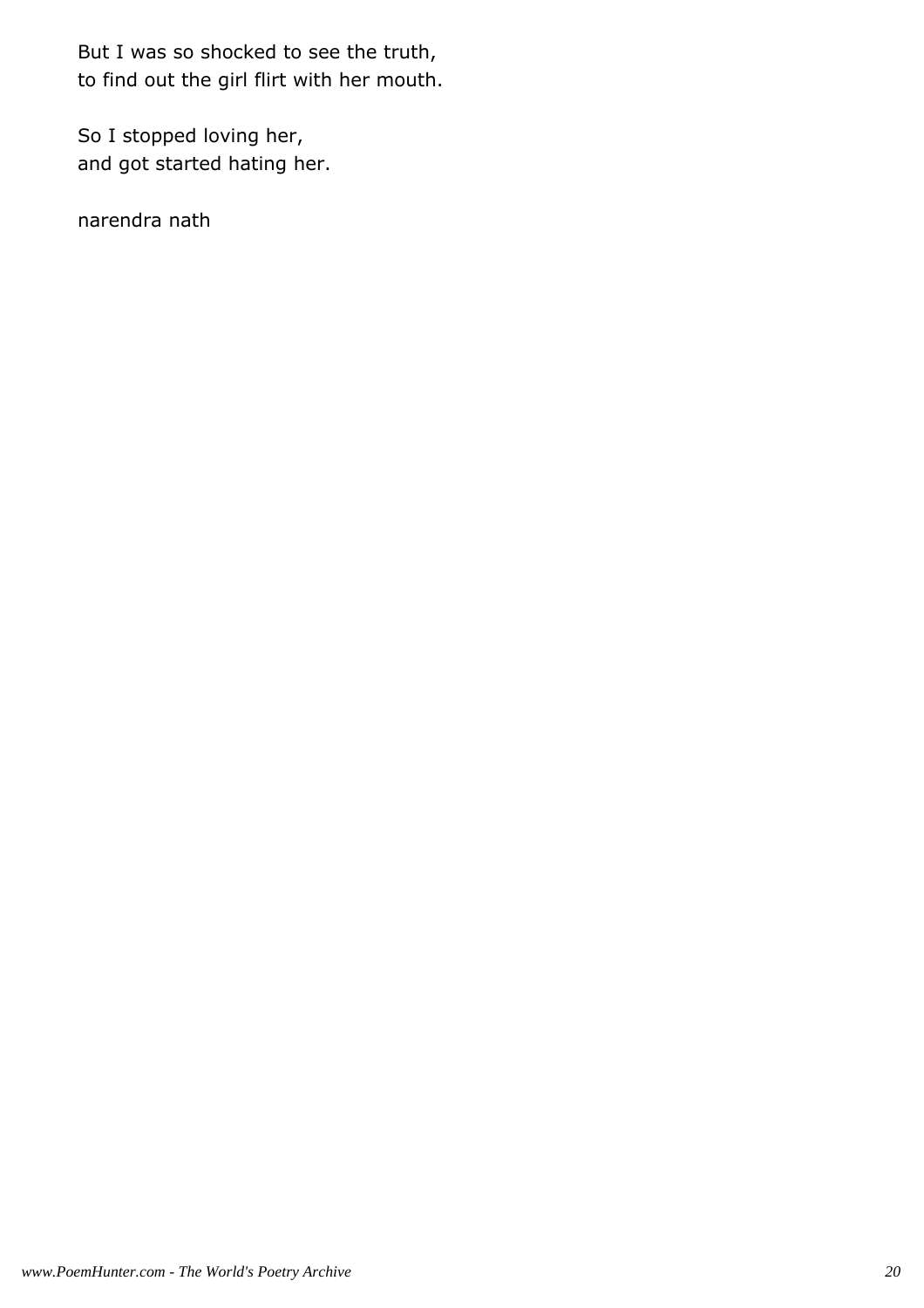# My Neighbour Dog

My neighbor got a Dog, who jumps like a Frog.

Barking is his Nature, awaking is his Future.

All he loves is the Bone, but he cares in the house None.

He is proud for what he is, gathers the crowd for what he is.

He is a night watcher, good as a ball catcher.

Never gone behind the cat, always ran around the rat.

He was once a sniffer, but recently lost his sensor.

He is greed, when he is in need.

Runs towards the gate, to meet his mate.

He is tied with a chain, with neck full of pain.

The moment he bites, is the moment he forgets his rights.

He is not afraid of the injection, because he don't know its function.

He recognizes me when he see, but forgets when i leave.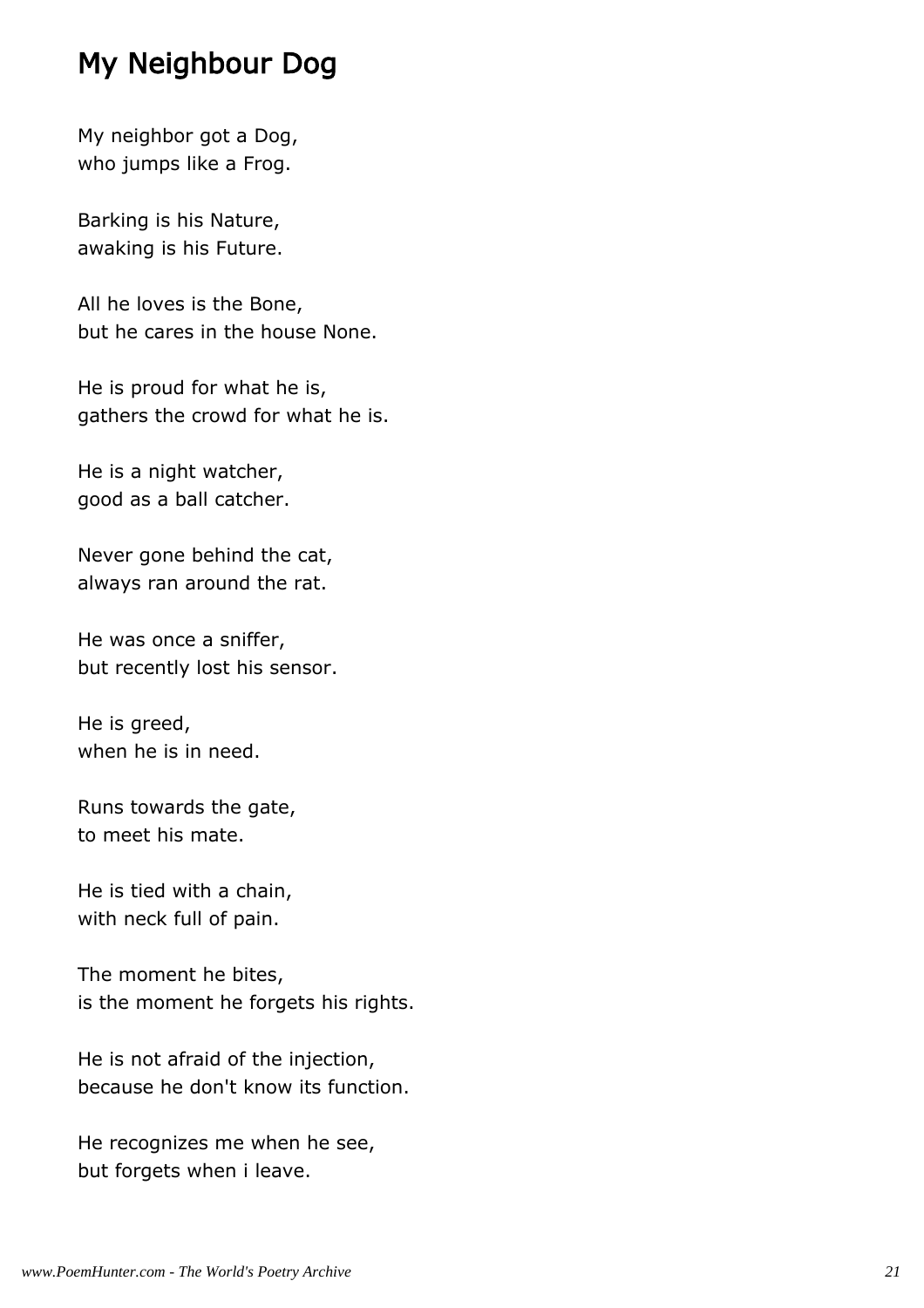All he know is BOW BOW, I asked him How How?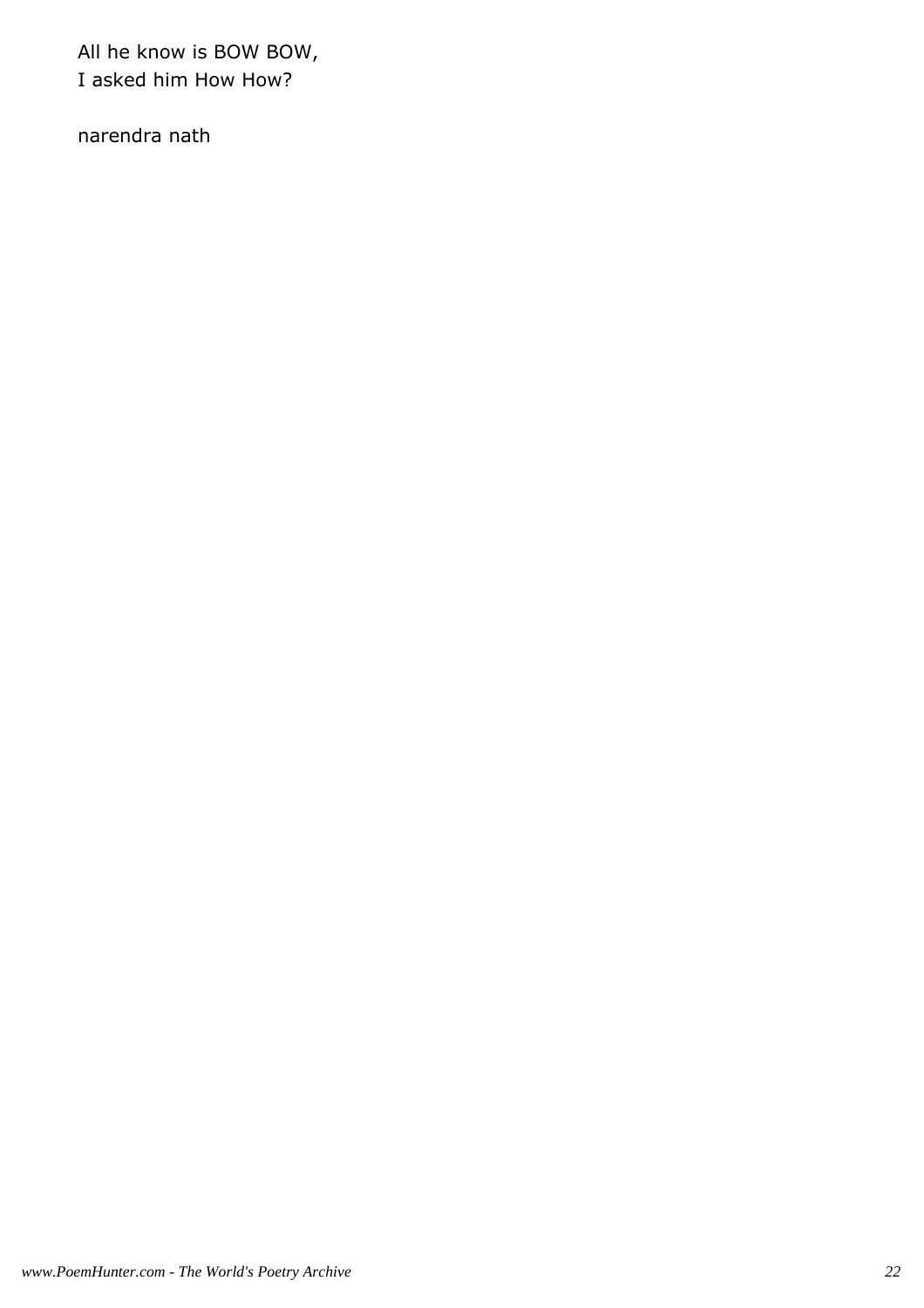# My School Days

When i was in School, i was always looking cool.

When i become hotter, i drank some water.

As i become older, i became so colder.

I was not so Naughty, because i used to do Quitely.

Madam used to check my Neatness, i used to think about her Rightness.

Never did any Mischief, because i was the Chief.

Sharp, Blunt was my Mind, which i forgot to Grind.

Sleeping under the Desk, Put the class under the Test.

Cheating was the Crime, Dreaming was the Prime.

Carrying books was not my Hobby, Tearing books made me Happy.

I used to eat Chalk, while we used to Talk.

Rhymes were making me Bored, Stories were making me Stored.

At the time of Lunch, we used to eat some Munch.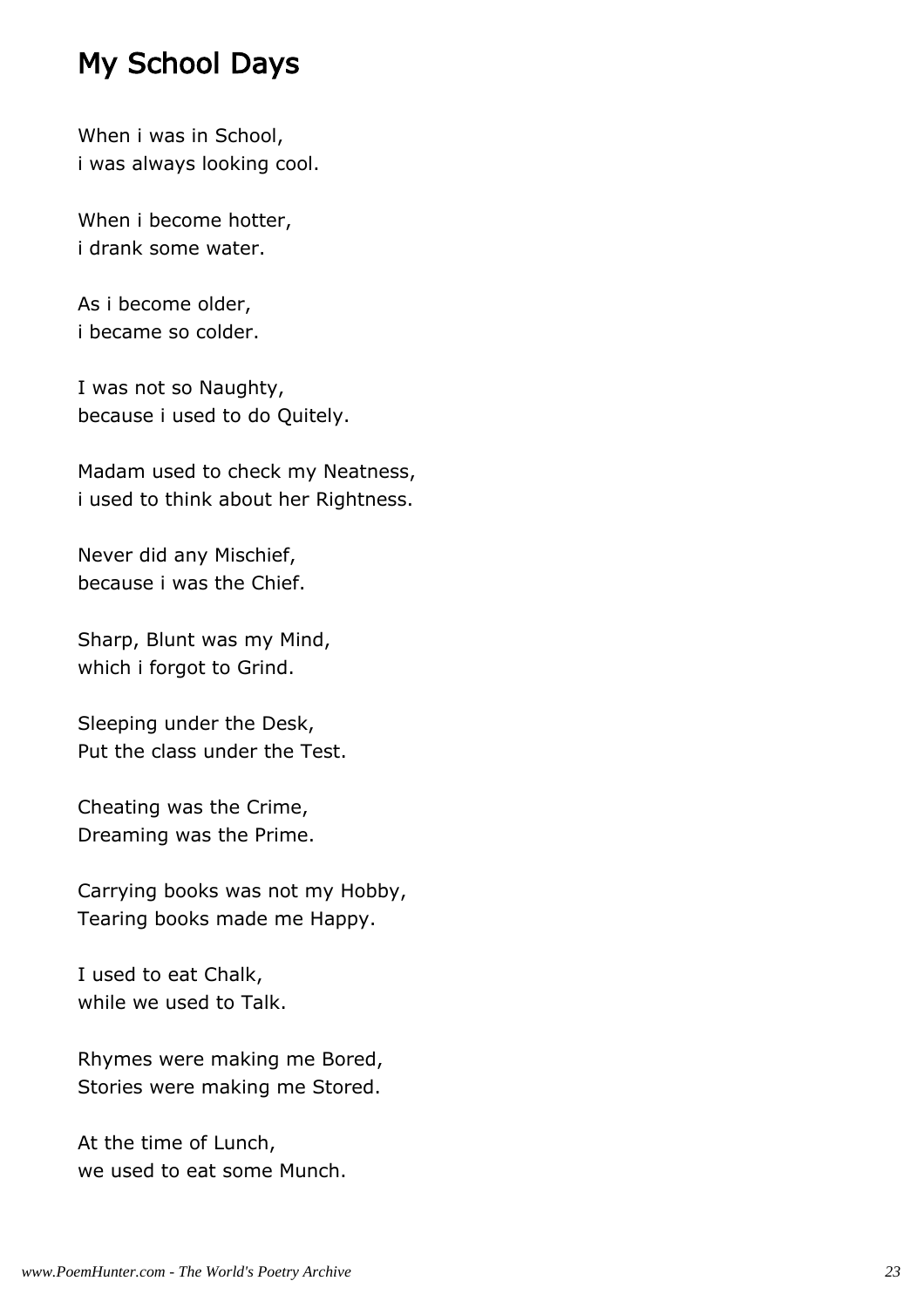I never used to Share, because they never used to Care

I did nothing Even, because i was looking odd.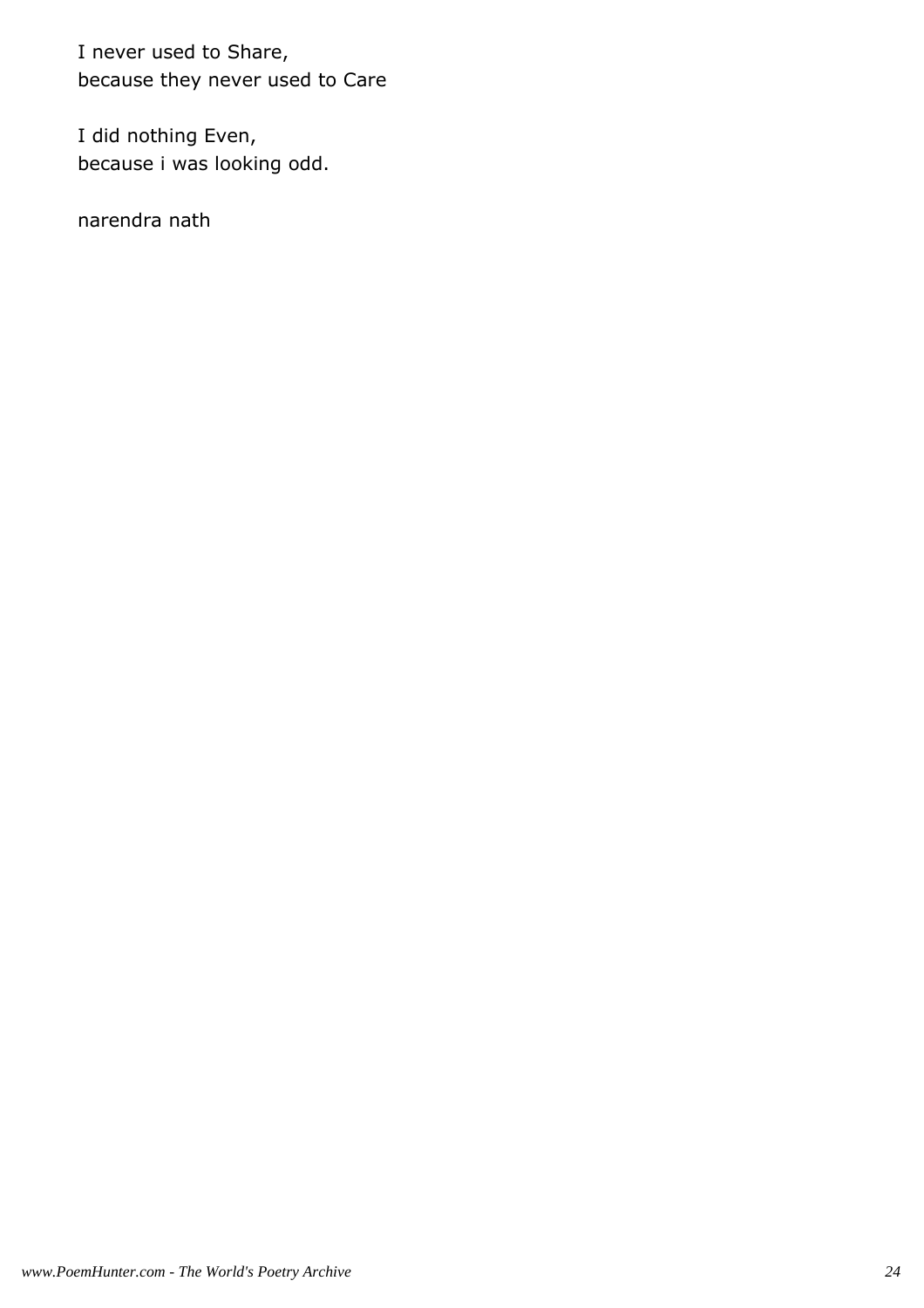### Newspaper

When I was reading newspaper, I got something written about my brother.

The article that I read, which kept me worried.

It was of an accident, which reminded me of the past incident.

He was coming back to home, which was not built in rome.

He met his girlfriend, which is today's trend.

He handed over the cash, but never dreamed of the crash.

As he was hospitalized, where he was not authorized.

The news was like sensation, it was like everybody occupation.

I stopped reading the paper, made a call to my brother.

He told me it was not him, but it was somebody who was like him.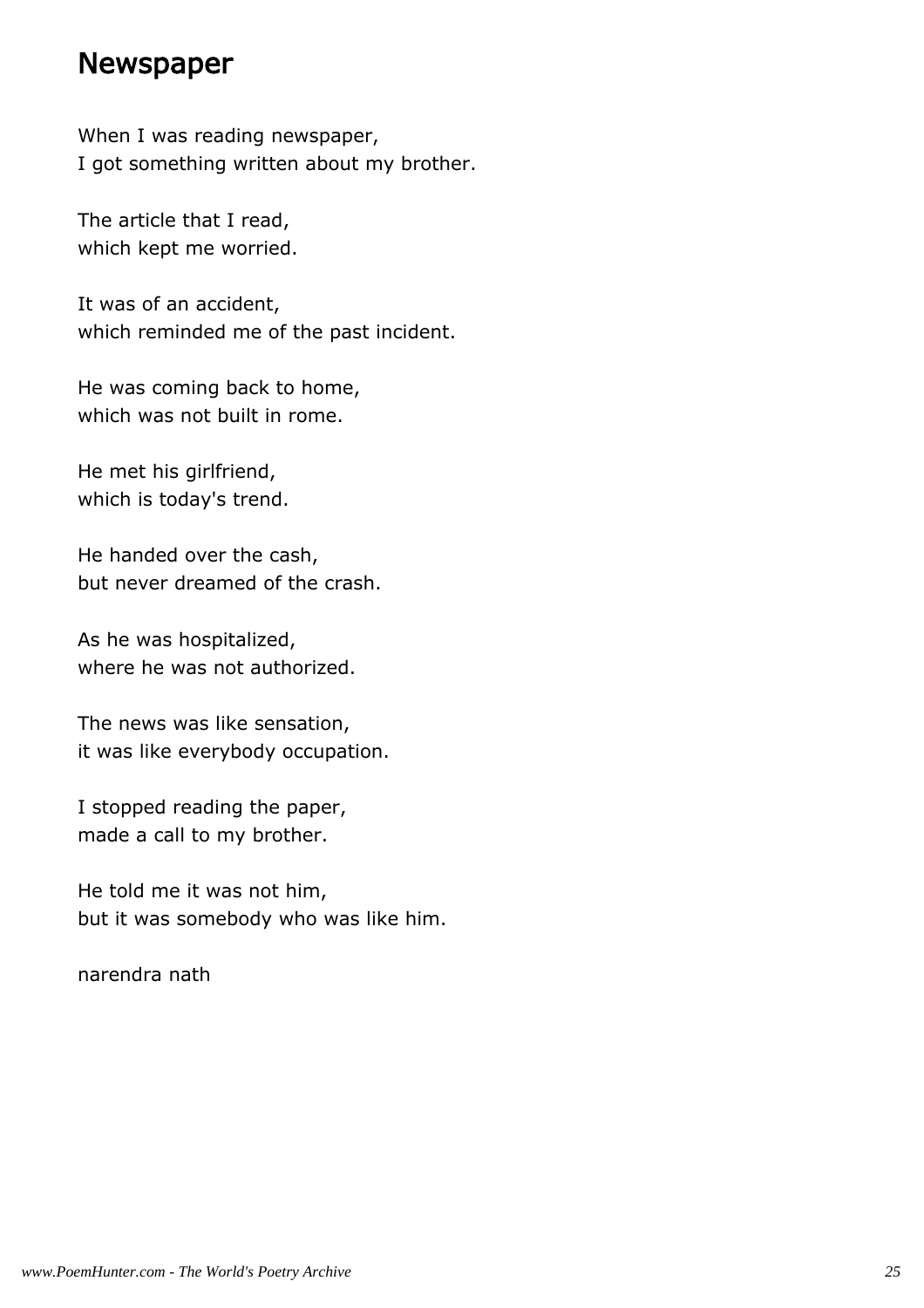# Pirates Of The Caribbean

We are the Pirates of the Caribbean, with Jack sparrow as our Captain.

Black Pearl is the name of the Ship, with Black Magic as the rhyme of the Grip.

A curse which never got Lifted, a force which never got Gifted.

A compass which never shows North, with a map which never shows Path.

As the journey is Horrible, so the jannuary is Terrible.

As our courage is Rough, so our vouage is Tough.

Destiny was an Island, with mutiny in our Motherland.

Looting is our Passion, shooting is our fashion.

We feel Nothing, as we peel Everything.

As wide was the Range, so tide was Strange.

We opened a Dead Man's Chest, to find a Heart Full of Rest.

We had a bottle full of Rum, just like a battle full of Gun.

Pleasure makes us Greed, treasure is all we Need.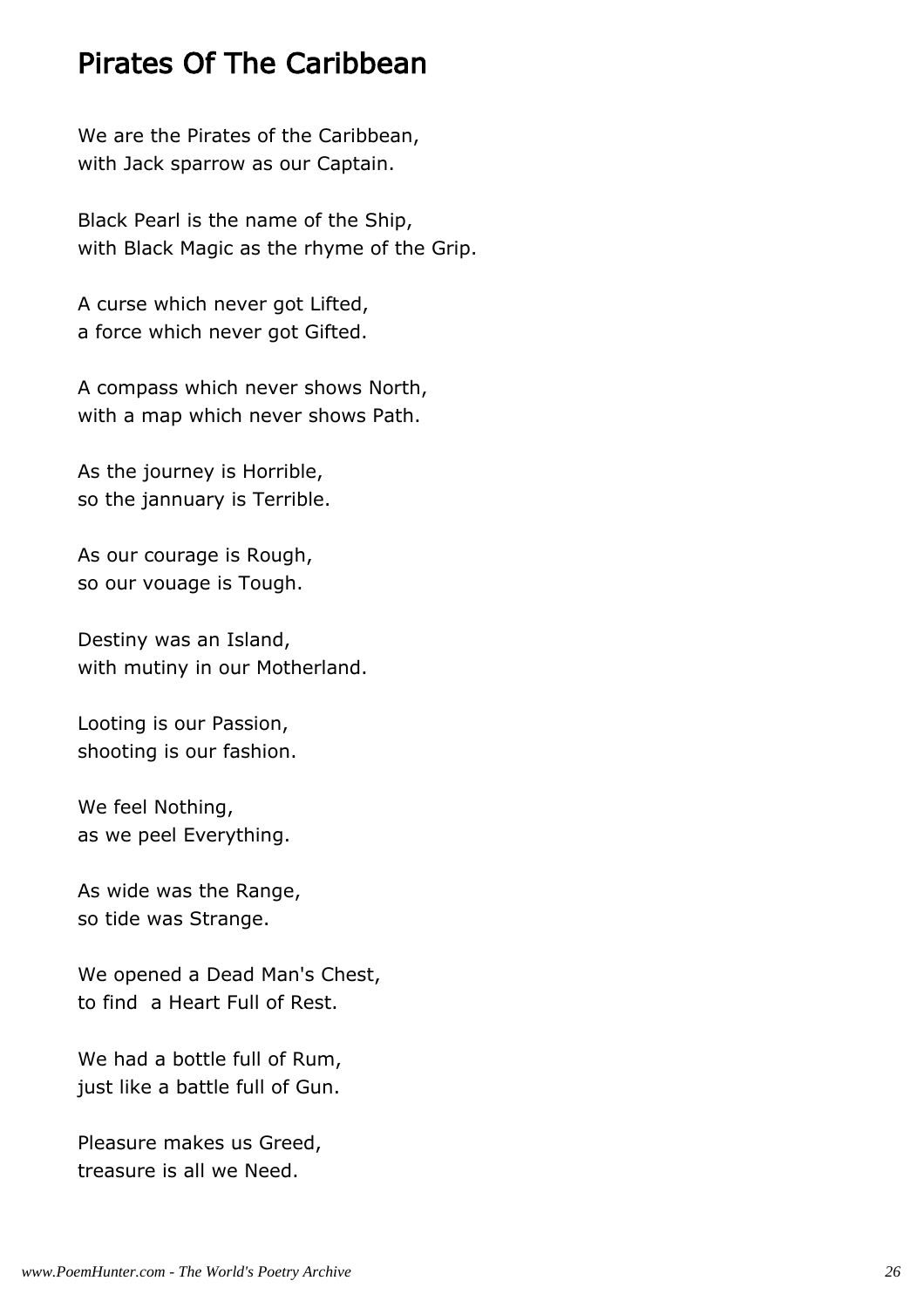Lead or leave is not the Matter, dead or alive is all we Gather.

We never Got Bend, at the World end.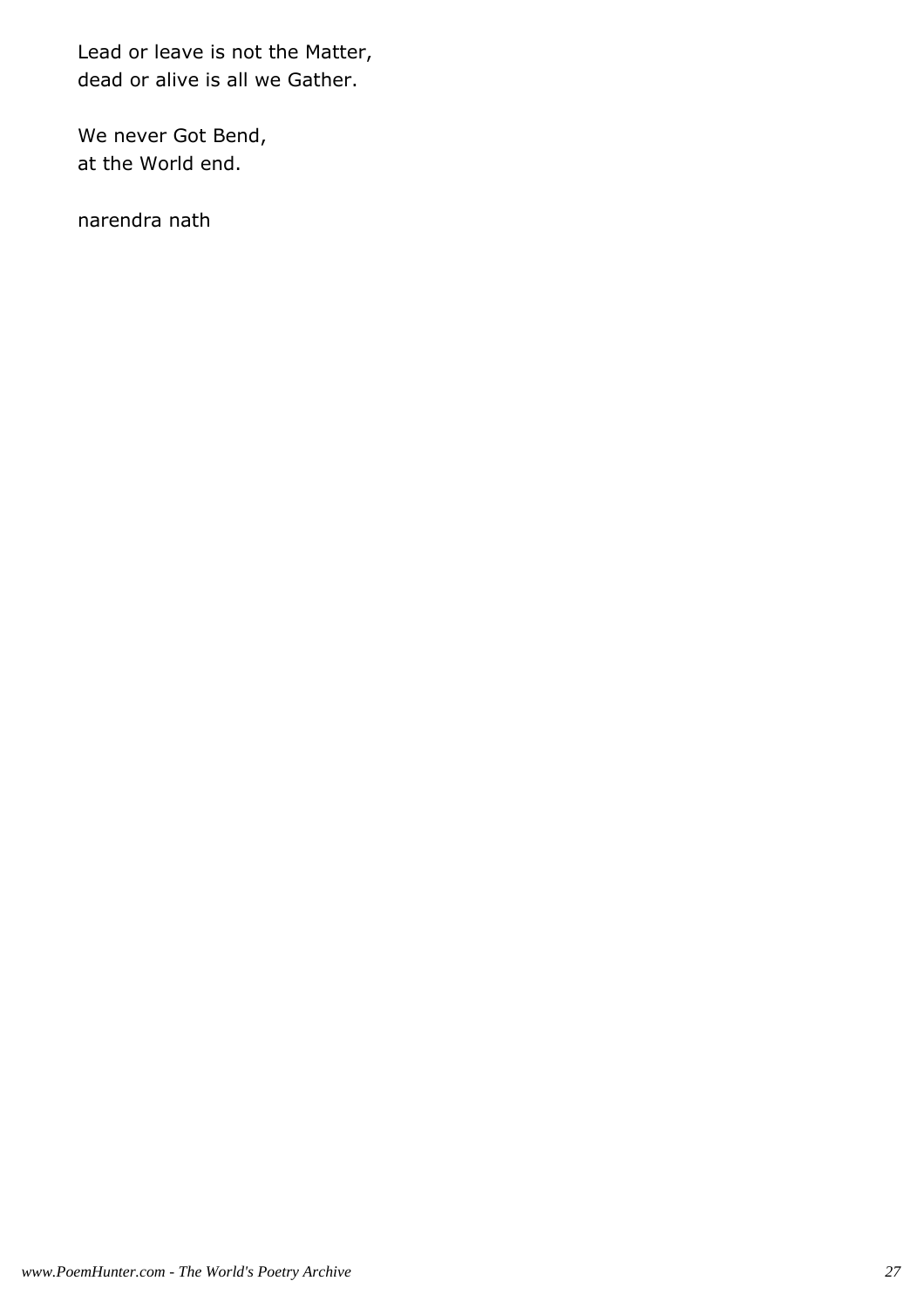### Rose

Rose, rose, rose how come you got such a beautiful pose?

This is my nature who gifted me such a beautiful pose.

Rose, rose, rose, how come you got such an attractive color?

The nature with its care and love gave me such an attractive color.

Rose, rose, rose, how come you got symbol of love?

It is the Valentine who presented me to the people as a symbol of love.

Rose, rose, rose, how come you got such a lovely fragrance?

This is the gift I give back to the nature, so that every living being near me would enjoy and rest in peace.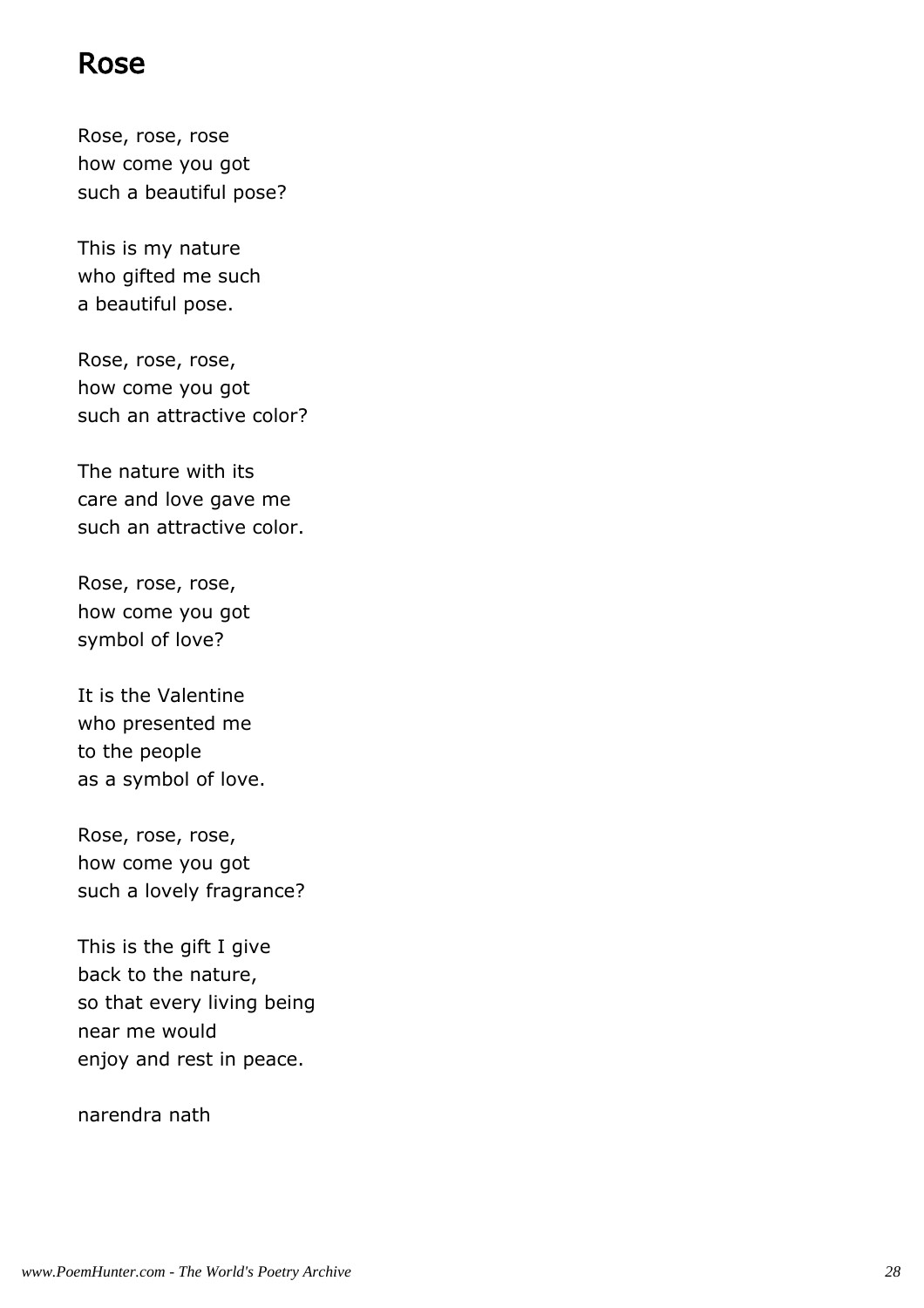# Time Of Death

At the time of Death, I was on my Bed.

It was the end of my Life, to start a new Life.

So good health was Mine, so bad was the Time.

It all happened in the Midnight, when all were sleeping Tight.

Heart attack was the Reason, which was common in the Season.

Two doctors were Trying, to protect me from Dying.

As my heart was blocked, so my life was locked.

So shock was the News, which gathered the Crews.

Tears were rolling Down, fear was going Down.

Praying was the Process, crying on the corpses.

Scope was the trend, hope was the end.

Natural was my Death, spiritual was my Health.

Death was the Relief, so was the Belief.